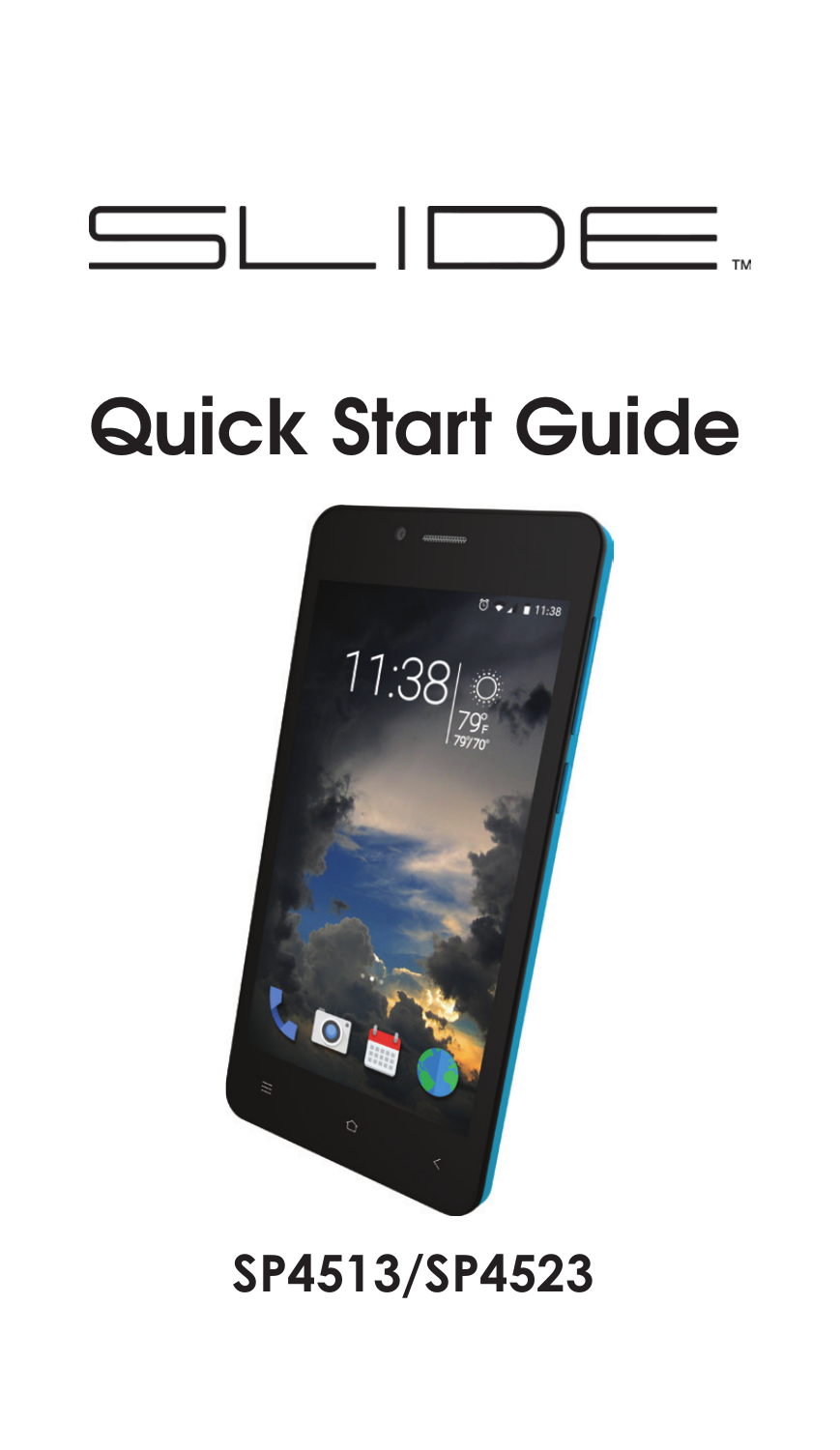#### **Installing the SIM/Memory Card and Battery**

Ensure that your phone is turned off before removing the back cover of the phone to install or replace the battery, SIM, or memory card.

#### **To Install the SIM Card:**

- Align the SIM Card as shown on the diagram on the inside of the phone.
- Gently slip the SIM Card into the card holder.

#### **To Install the Memory Card:**

- Align the Memory card as shown on the diagram on the inside of the phone, with the metal contacts facing down.
- Gently slip the Memory Card into the card holder.

## **To Install the Battery:**

- Align the metal contacts of the battery with the metal contacts in the phone.
- Gently press the battery down until it snaps into place.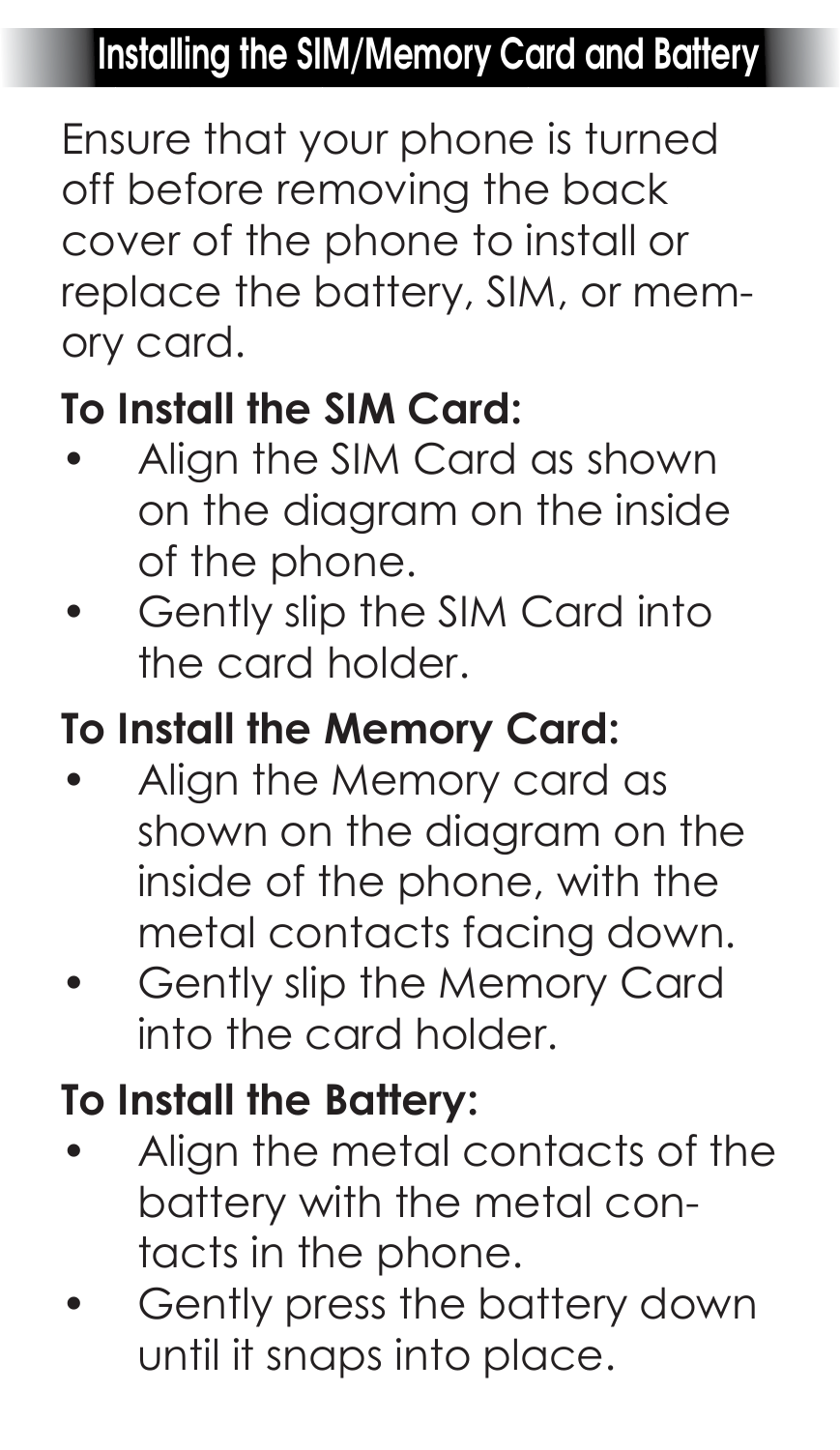## **Powering Up and Unlocking the Screen**



Press and hold the power button on the side of the phone to start up the phone. Once the phone is turned on, drag the lock symbol to unlock the phone for use.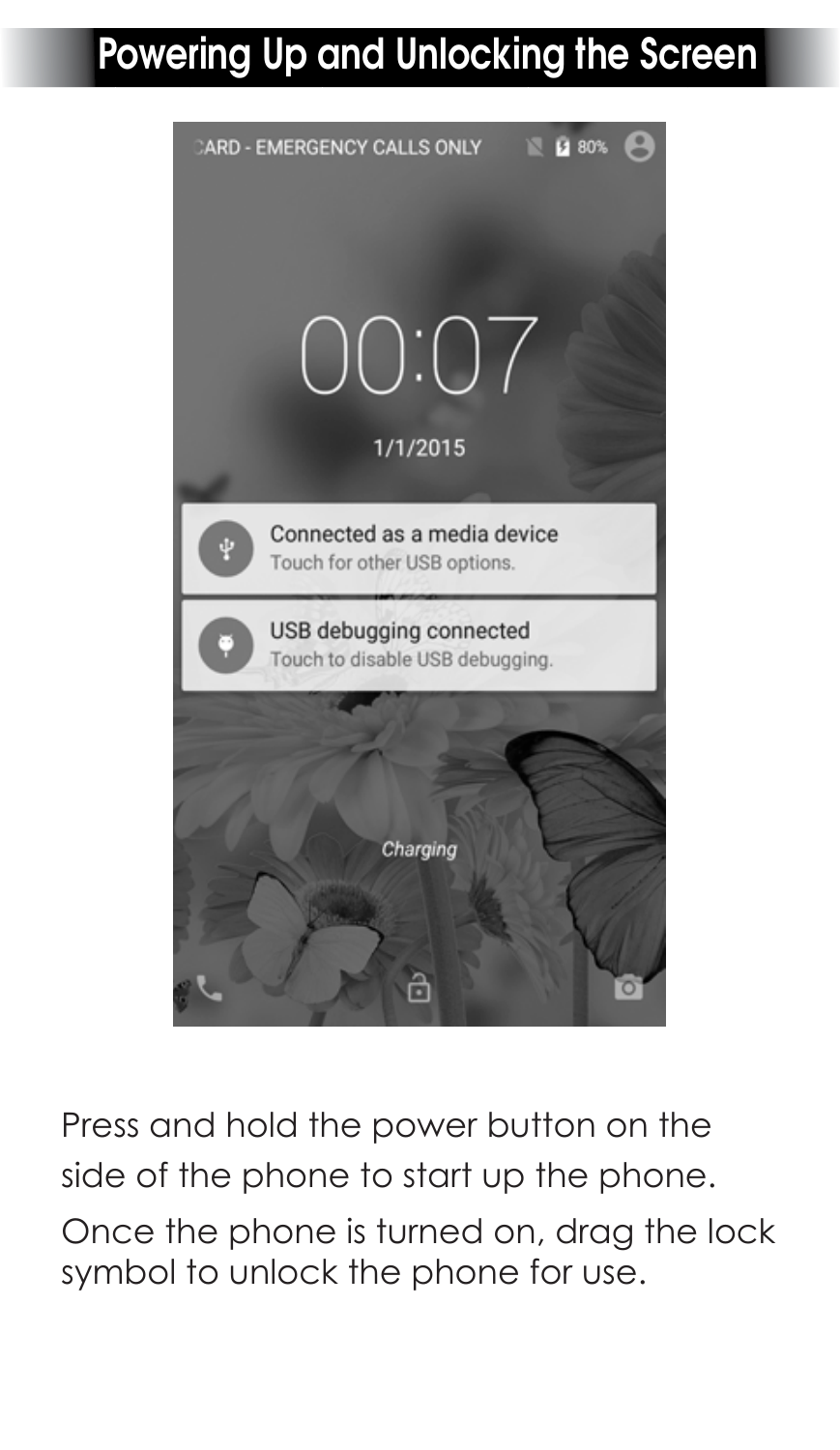#### **Desktop Settings**



Once on the desktop, press an icon to open the corresponding application, or press and hold to drag the icon and rearrange the desktop. To remove an icon, press and hold it until "Remove" appears, then drag it onto "Remove" to remove the icon (NOTE: this does not uninstall the application).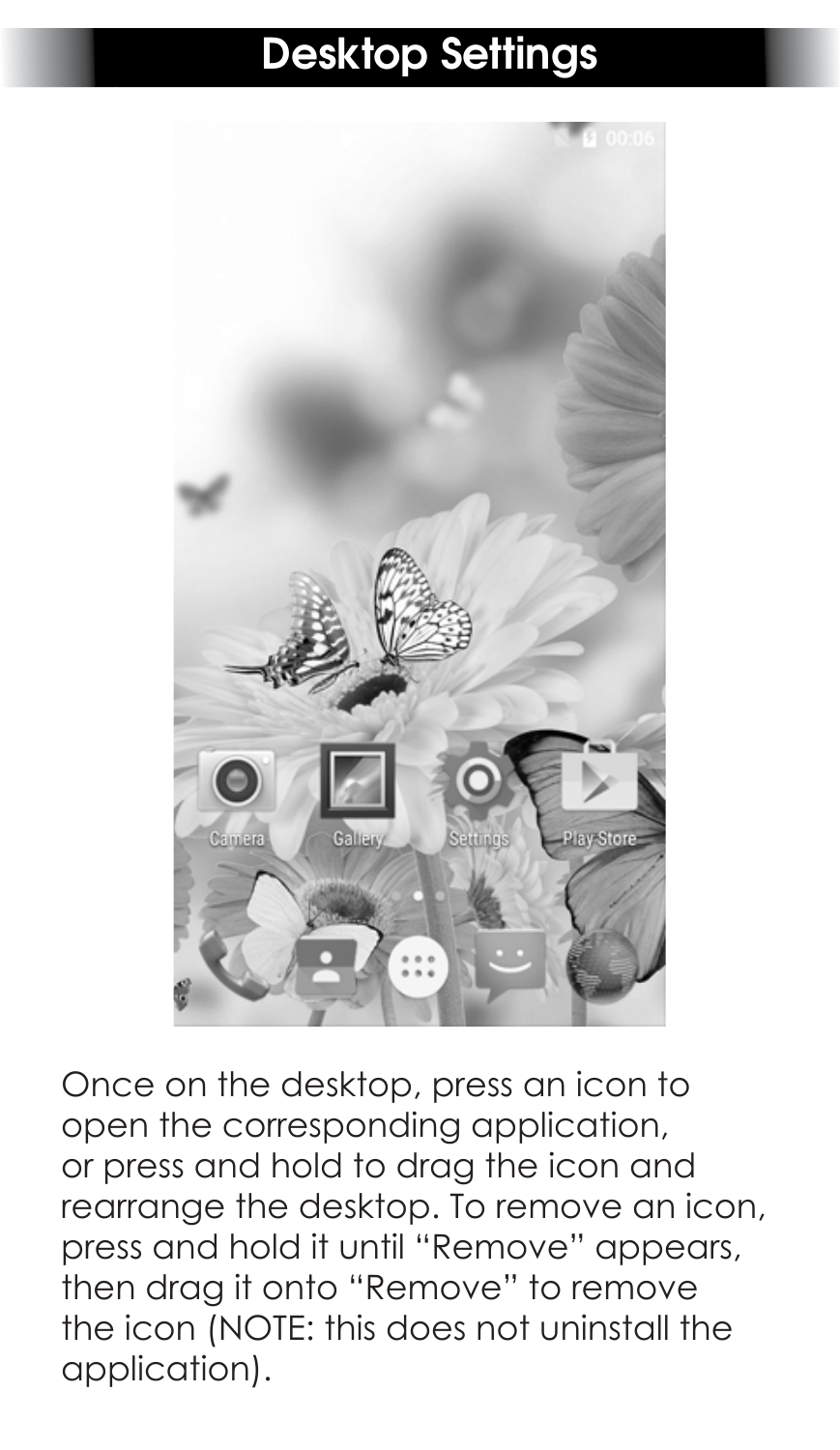## **Contacts**



Select this application to add and edit contacts on your phone. You can import contacts from a SIM Card or Memory Card, sync with an email account, or directly add new contacts.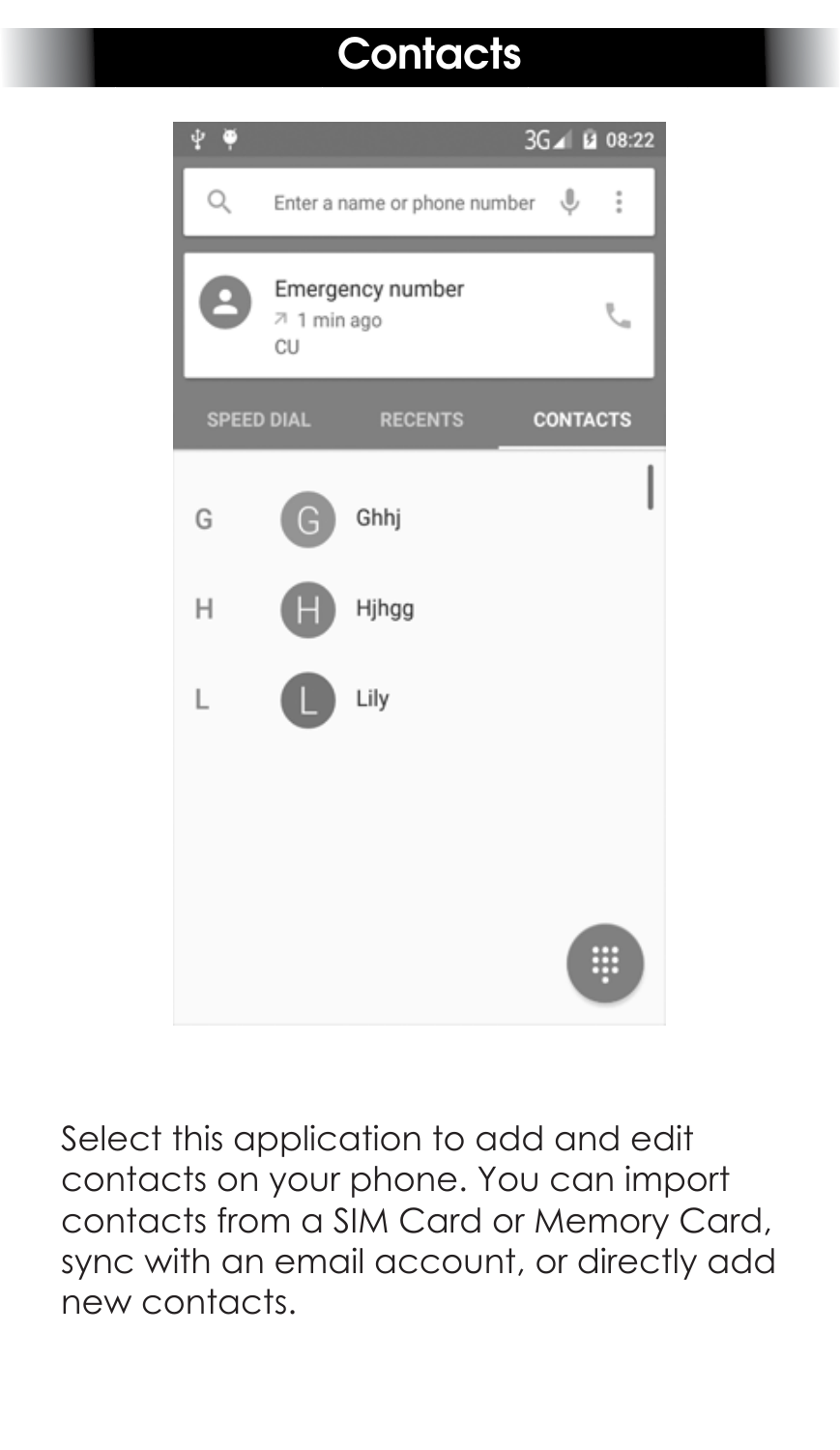## **SMS Messaging**



Before sending an SMS message, you can add one or several receivers for the message. This phone supports sending texts, photos, emojis, contacts, audio, and video. Important messages can be locked or forwarded by pressing and holding on the SMS message.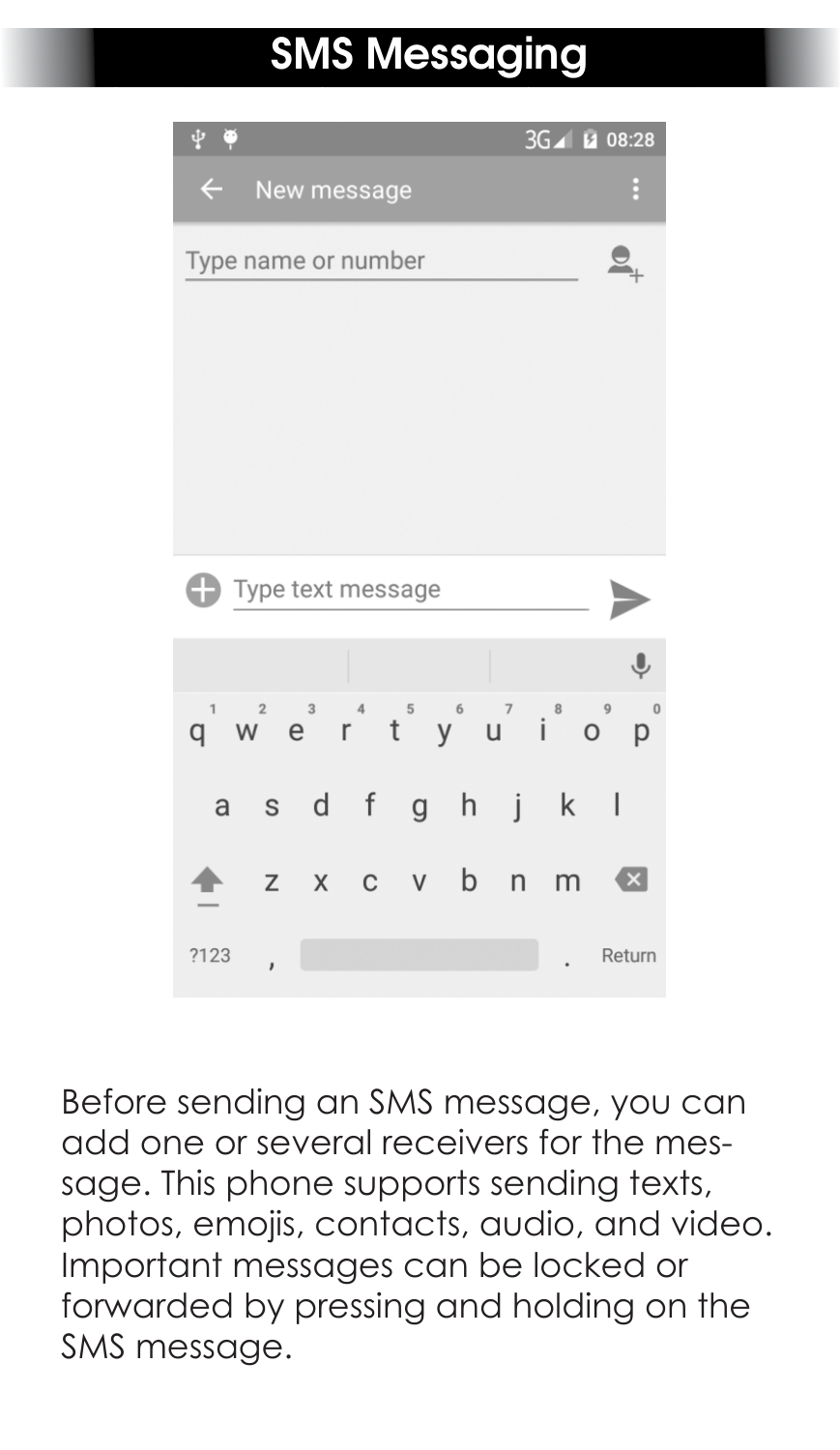## **Making a Phone Call**



Once the phone application is open, use the number pad to make calls or search for contacts. You can find contacts by the first letter, partial spelling, or full spelling of their names. You can also search by phone number. Missed calls will appear in red in Call Logs.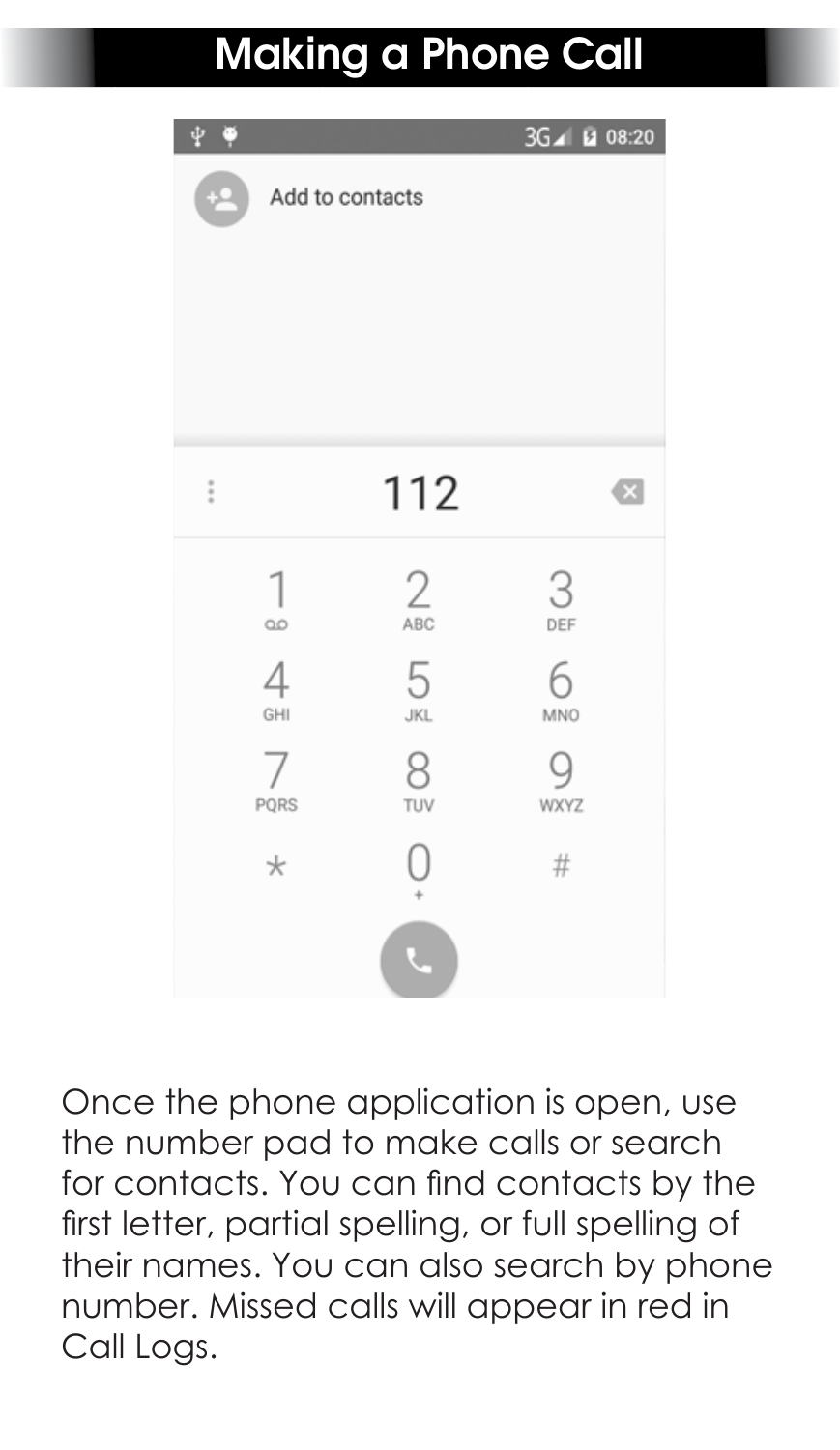#### **Photos and Videos**

Open the Camera application to take photos and video. Press the green camera icon to take a picture. You may choose between Panorama and Photo by selecting the corresponding icons in the top left and right of the screen.

Switch to Video Mode by pressing the video camera icon. When the icon is green, press it to begin recording, and press it again to end the recording.

To zoom in and out, pinch the image using two fingers. You can also adjust the flash and switch between the front-facing and normal camera by pressing the icons located on the right side of the screen. Press the gear icon to open the Camera Settings menu, where you can adjust picture size and quality, color effects, and other settings.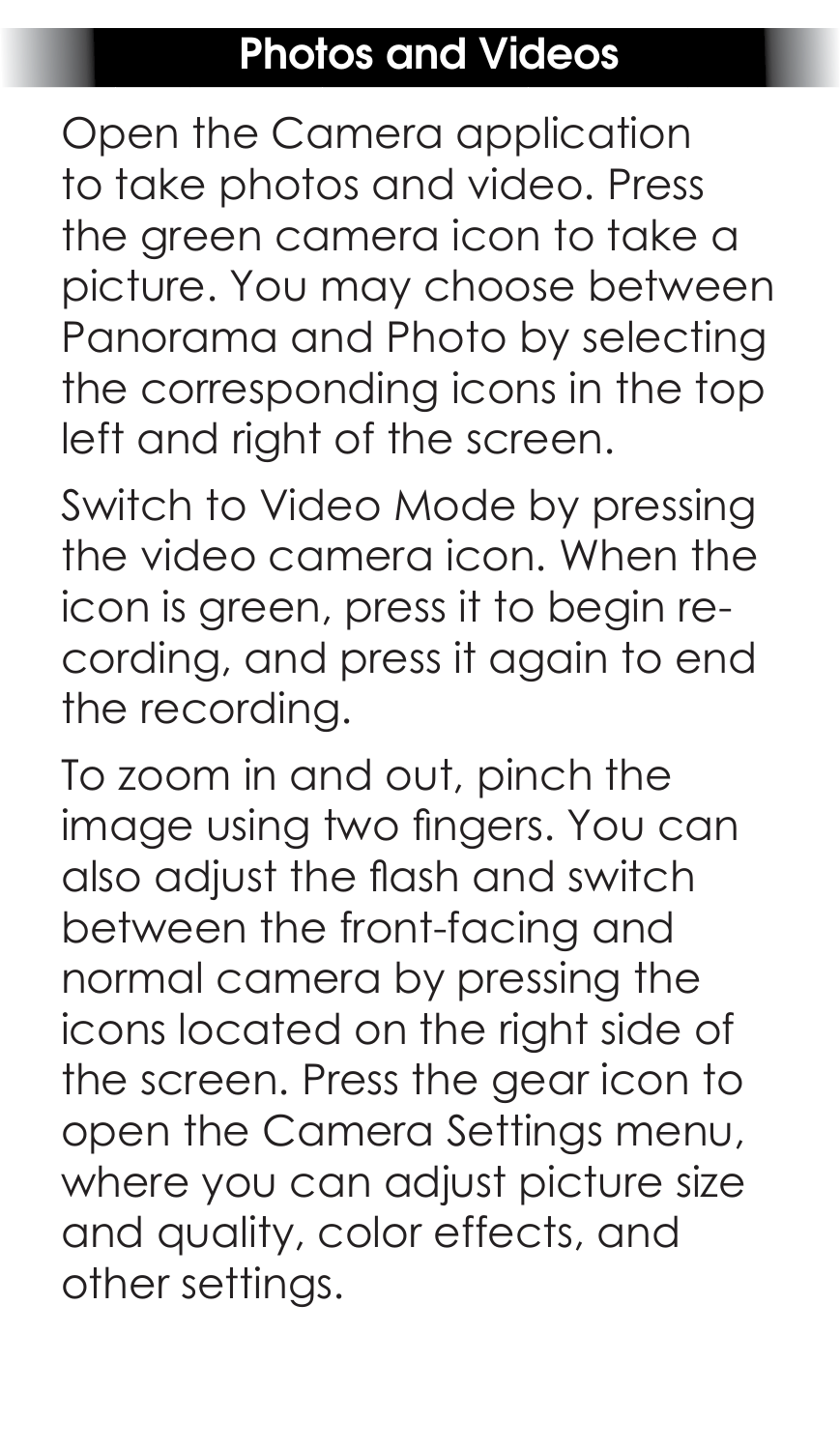#### **Email**

| <b>◎ ⊶ ♥ ⊿⊿ ■</b> 4:00 PM                     |  |
|-----------------------------------------------|--|
| Add your account                              |  |
| Google<br>Sign in to get the most out of your |  |
| device. 0                                     |  |
| Enter your email                              |  |
| Or create a new account                       |  |
|                                               |  |
| NEXT >                                        |  |

When first using your phone, set up your email account in the Email application. This allows you to send and receive emails on your phone. The phone will notify you when new emails are received.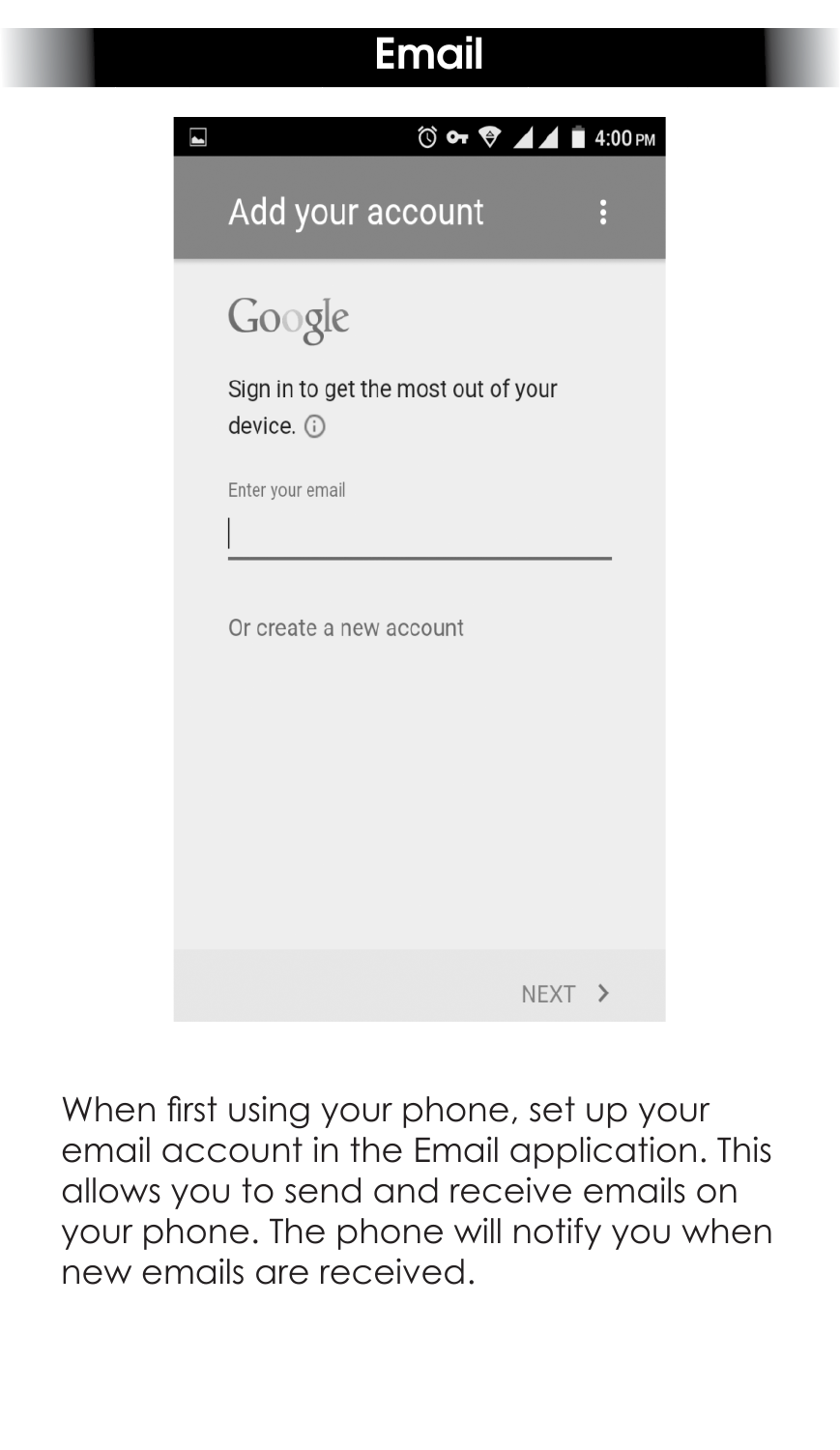## **Notification Panel**



You can use the Notification Panel to view notifications for messages, calendars, and events. You can also set up your WiFi and Bluetooth connectivity through this panel.

To open the Notification Panel, simply swipe down from the top of the screen. While this Panel is open, you can also adjust the brightness of the screen, and turn Airplane Mode on and off. Press the Back Button on your phone to leave the Notification Panel, or swipe from the bottom of the screen to the top to close it.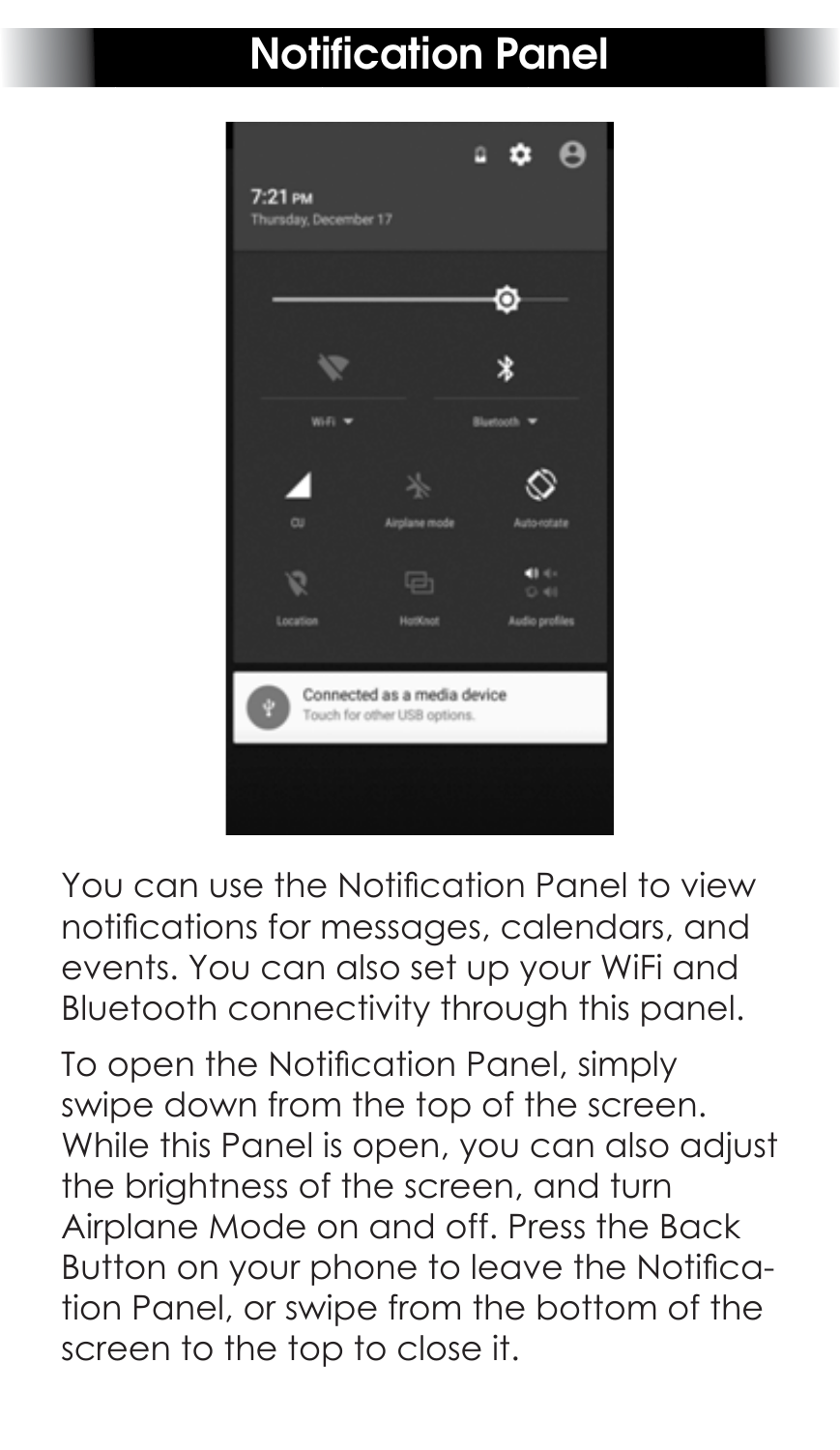## **Music**



Use the Music application to play songs stored on your phone. Local music can be saved to your internal memory. The Music application sorts songs based on Song Name, Artist, Album, or Playlist.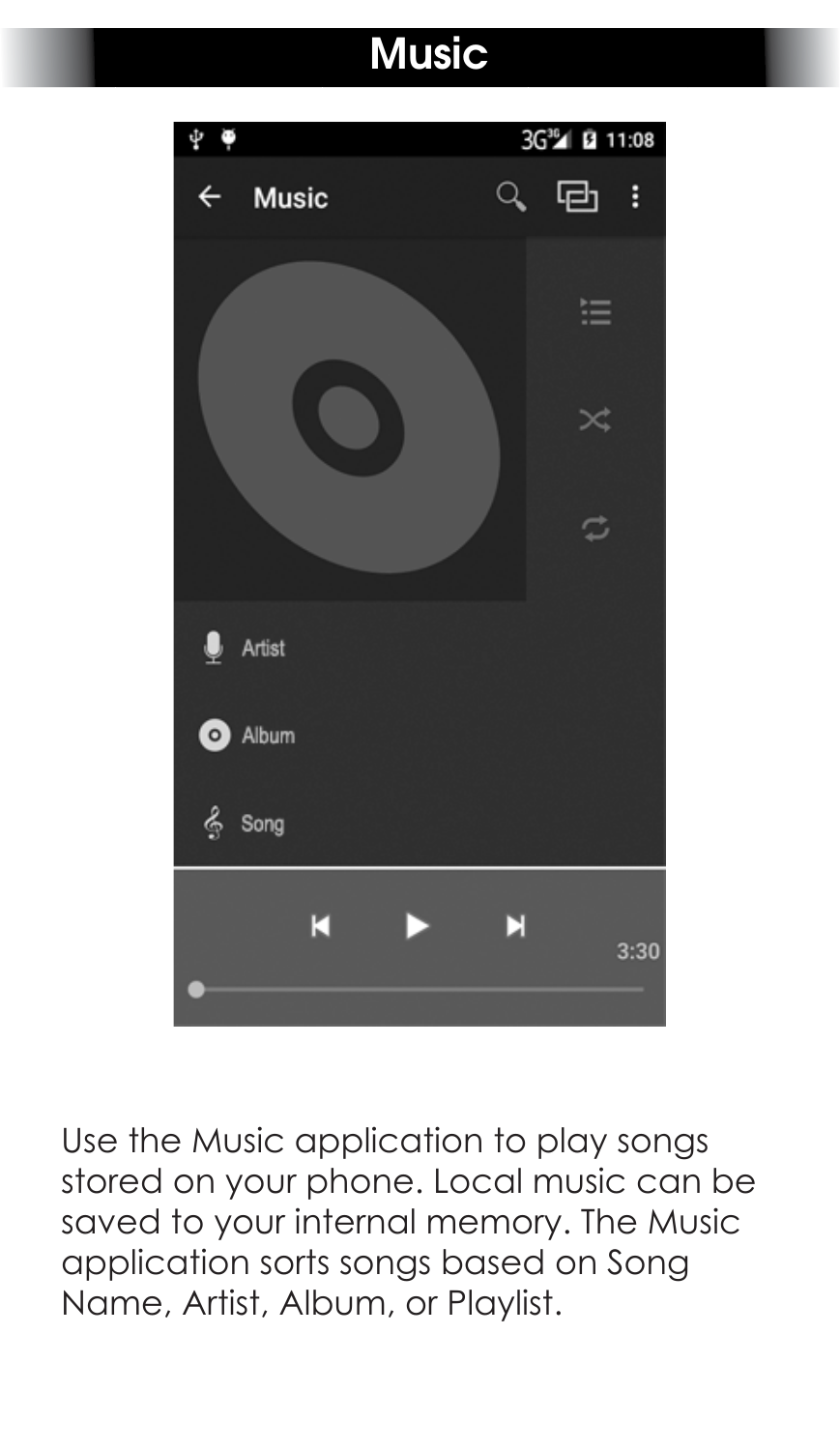#### **Multi-Task Switchover**



Your phone supports multi-task operation, allowing you to switch between different applications easily. To view this screen, press and hold the Home button. From here, you can switch to a new program by pressing the corresponding screen. To close a program, swipe its screen left, and to lock a program, swipe its screen right.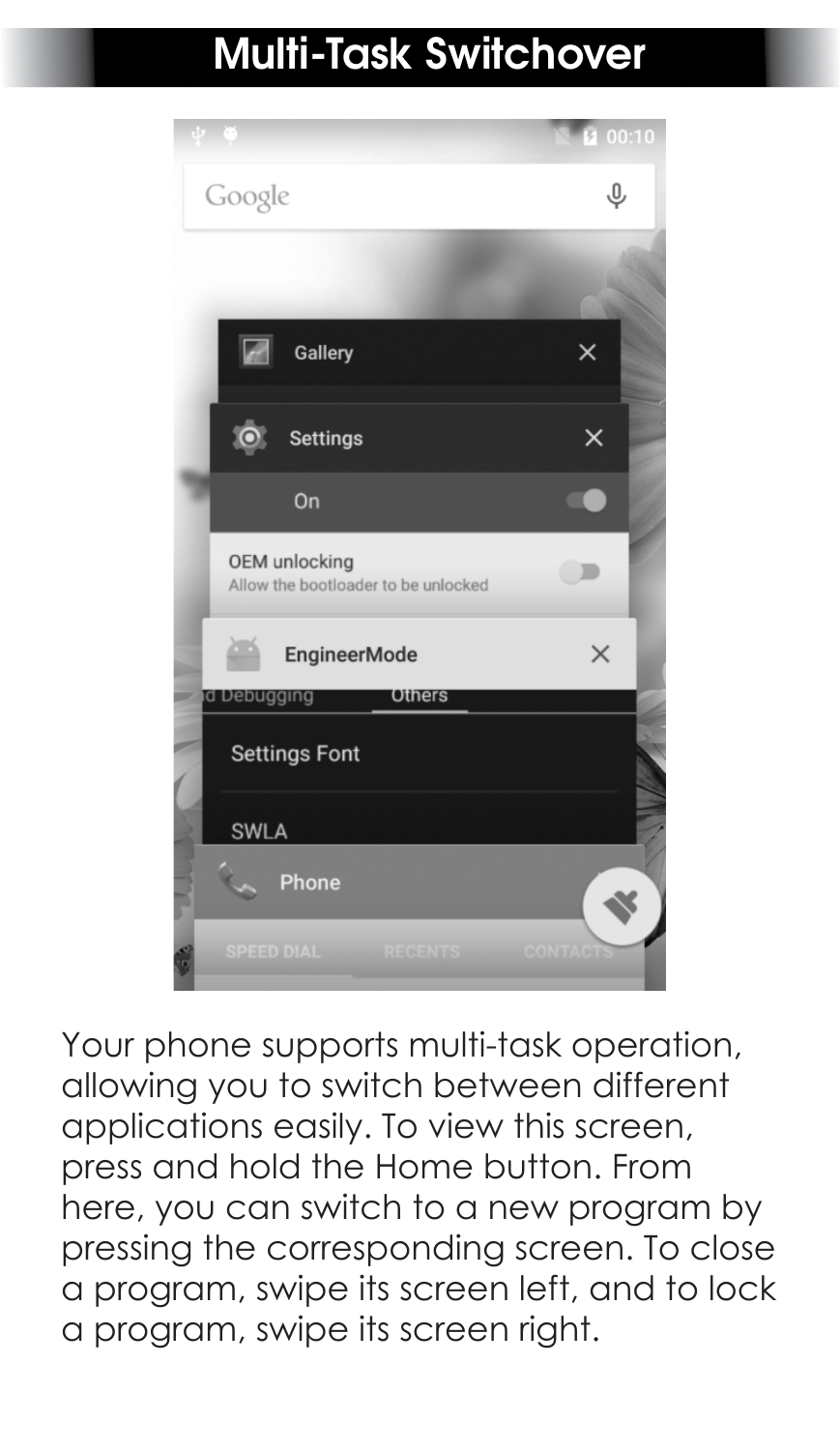## **Install/Uninstall Helper**

|                                               | 3G <sup>16</sup> B 11:53 |  |  |  |
|-----------------------------------------------|--------------------------|--|--|--|
| ←<br>App info                                 |                          |  |  |  |
| WeChat<br>$\sim$<br>version 6.1.0.74_r1098891 |                          |  |  |  |
| <b>FORCE STOP</b>                             | <b>UNINSTALL</b>         |  |  |  |
| $\vee$ Show notifications                     |                          |  |  |  |
| <b>STORAGE</b>                                |                          |  |  |  |
| Total                                         | 68.20MB                  |  |  |  |
| 68.20MB<br>App                                |                          |  |  |  |
| SD card app                                   | 0.00B                    |  |  |  |
| 0.00B<br>Data                                 |                          |  |  |  |
| SD card data                                  | 0.00B                    |  |  |  |
| <b>CLEAR DATA</b>                             |                          |  |  |  |
| <b>MOVE TO SD CARD</b>                        |                          |  |  |  |
| CACHE                                         |                          |  |  |  |
| Cache                                         | 0.00B                    |  |  |  |

To look at application usage, force stop applications, or uninstall applications from your phone, go to Settings and select "Apps." From there, you can choose from the applications installed on the phone and check what permissions are allowed, clear the cache, and other important functions.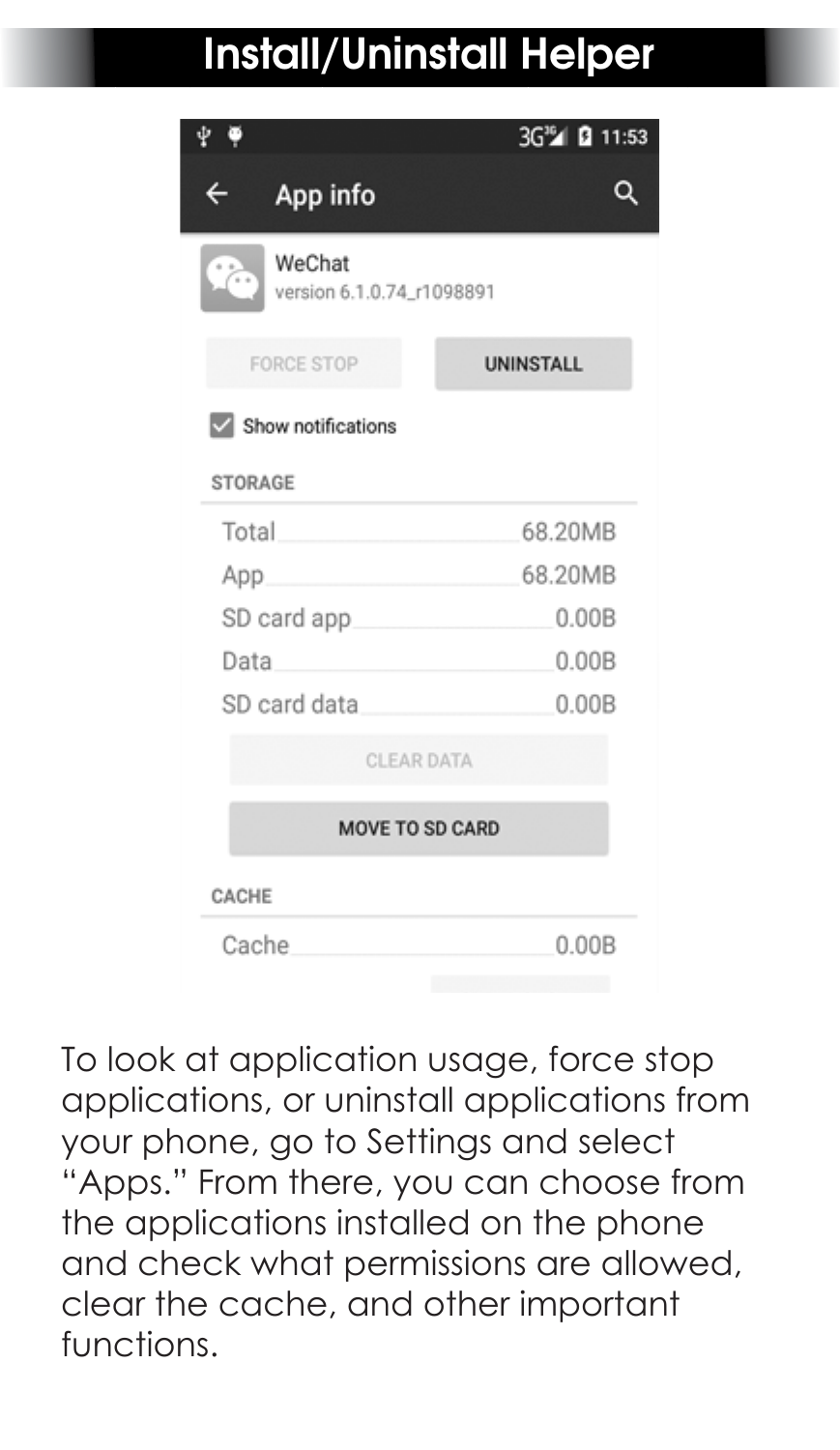#### **Other Features**

**Internet:** Open the Browser application to access the phone's Internet functionality. Internet access requires either cellular data or WiFi connection.

**Flashlight:** Open the Flashlight application to use your phone as a flashlight. You can either use the included camera light, or turn your phone's screen into a larger flashlight.

**File Explorer:** While in the Applications Menu, open File Explorer to look at the files saved on your phone. From here, you can check Audio, Image, Video, Document, and Application files either transferred from a PC or downloaded from the Internet.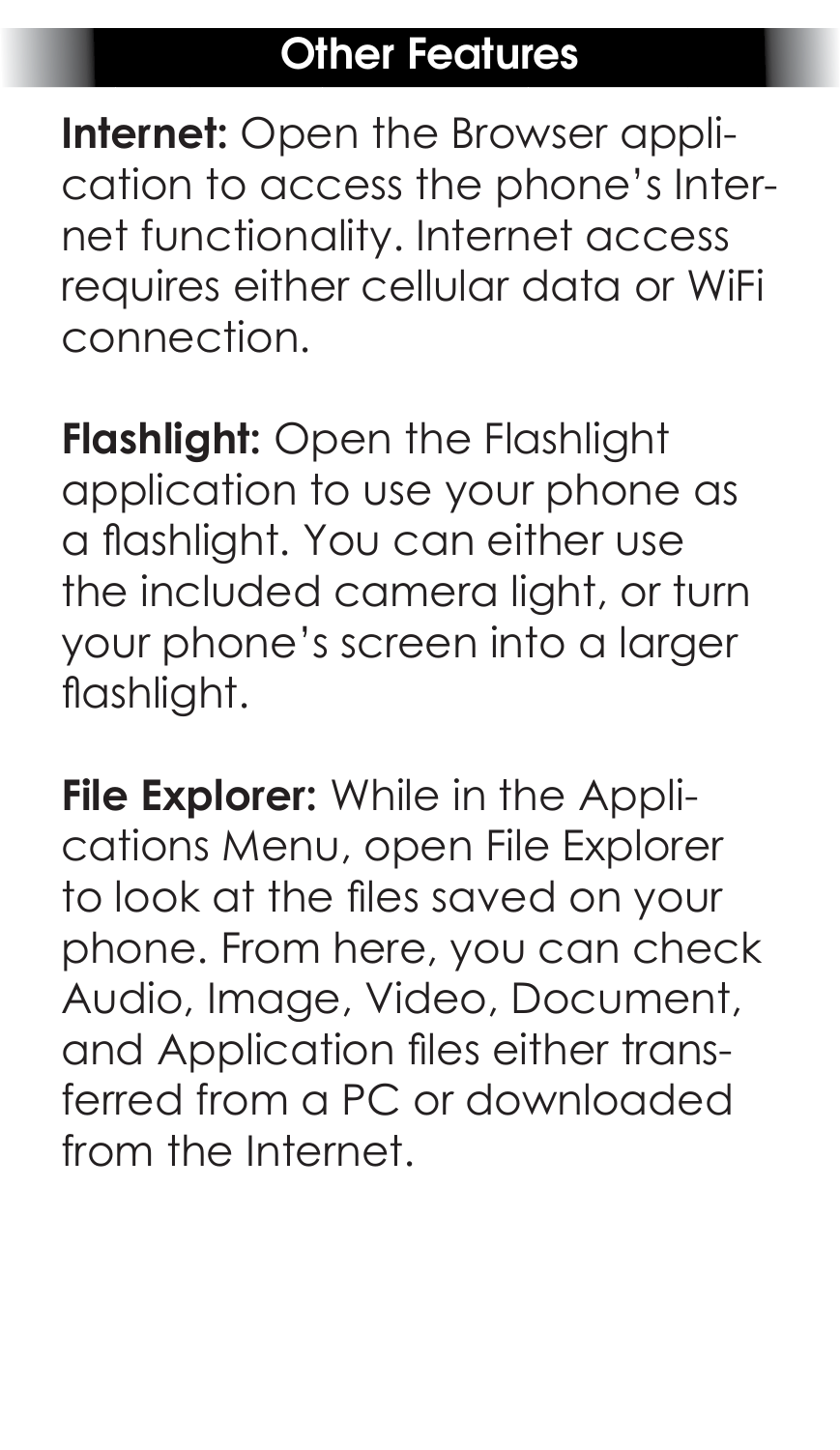## **Specifications**

| Model:                      | SP4513 / SP4523                                        |  |
|-----------------------------|--------------------------------------------------------|--|
| Processor:                  | MTK / Quad Core                                        |  |
| 2G Bands:                   | Quad Band<br>(850 / 900 / 1800 / 1900)                 |  |
| <b>3G Bands:</b>            | SP4513: 850 / 1900 / 2100<br>SP4523: 850 / 1700 / 1900 |  |
| <b>RAM/ROM:</b>             | 512MB / 8GB                                            |  |
| SIM:                        | Dual SIM                                               |  |
| Camera:                     | 2.0MP (Selfie), 5.0MP (Main)                           |  |
| Memory<br><b>Card Slot:</b> | Micro SD Card                                          |  |
| Screen:                     | 4.5"                                                   |  |
| <b>Battery:</b>             | 1400mAh                                                |  |

## **Visit us at www.slideusa.com or contact us at support@slideusa.com**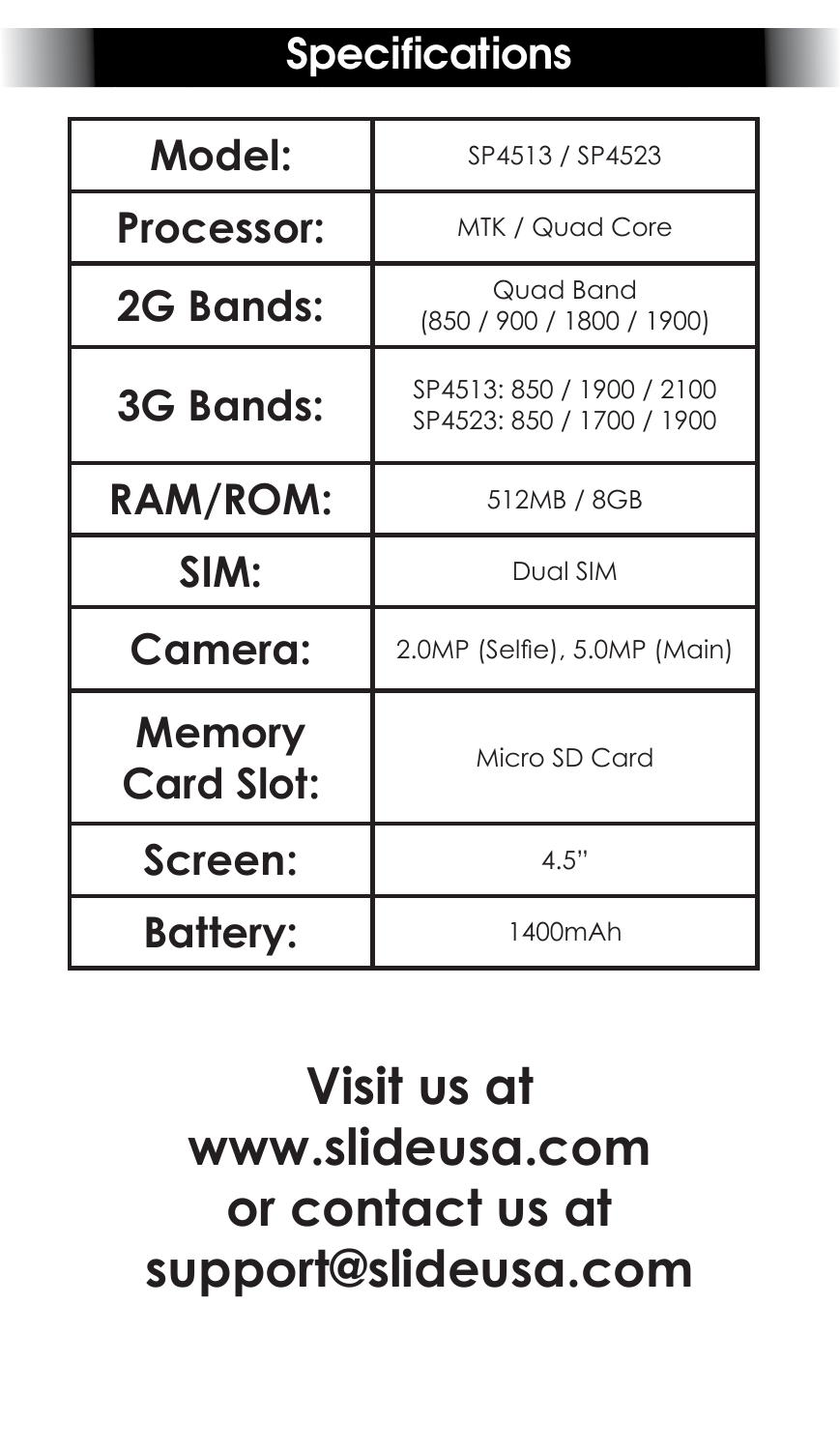#### **WARRANTY CARD**

|                       |                             | WAKKAN I Y CAKD  |              |
|-----------------------|-----------------------------|------------------|--------------|
|                       | <b>Customer Information</b> |                  |              |
| Model                 |                             | Selling Company  | (signature)  |
| Customer<br>Name      |                             | Phone Number     |              |
| Sales Phone<br>Number |                             | Purchase Date    |              |
| Product IMEI<br>Code  |                             |                  |              |
| Customer<br>Address   |                             |                  |              |
| Sale Address          |                             |                  |              |
|                       |                             | <b>SUMMARY</b>   |              |
| <b>DATE</b>           | <b>SYMPTOMS</b>             | <b>SERVICING</b> | <b>NOTES</b> |
|                       |                             |                  |              |
|                       |                             |                  |              |
|                       |                             |                  |              |
|                       |                             |                  |              |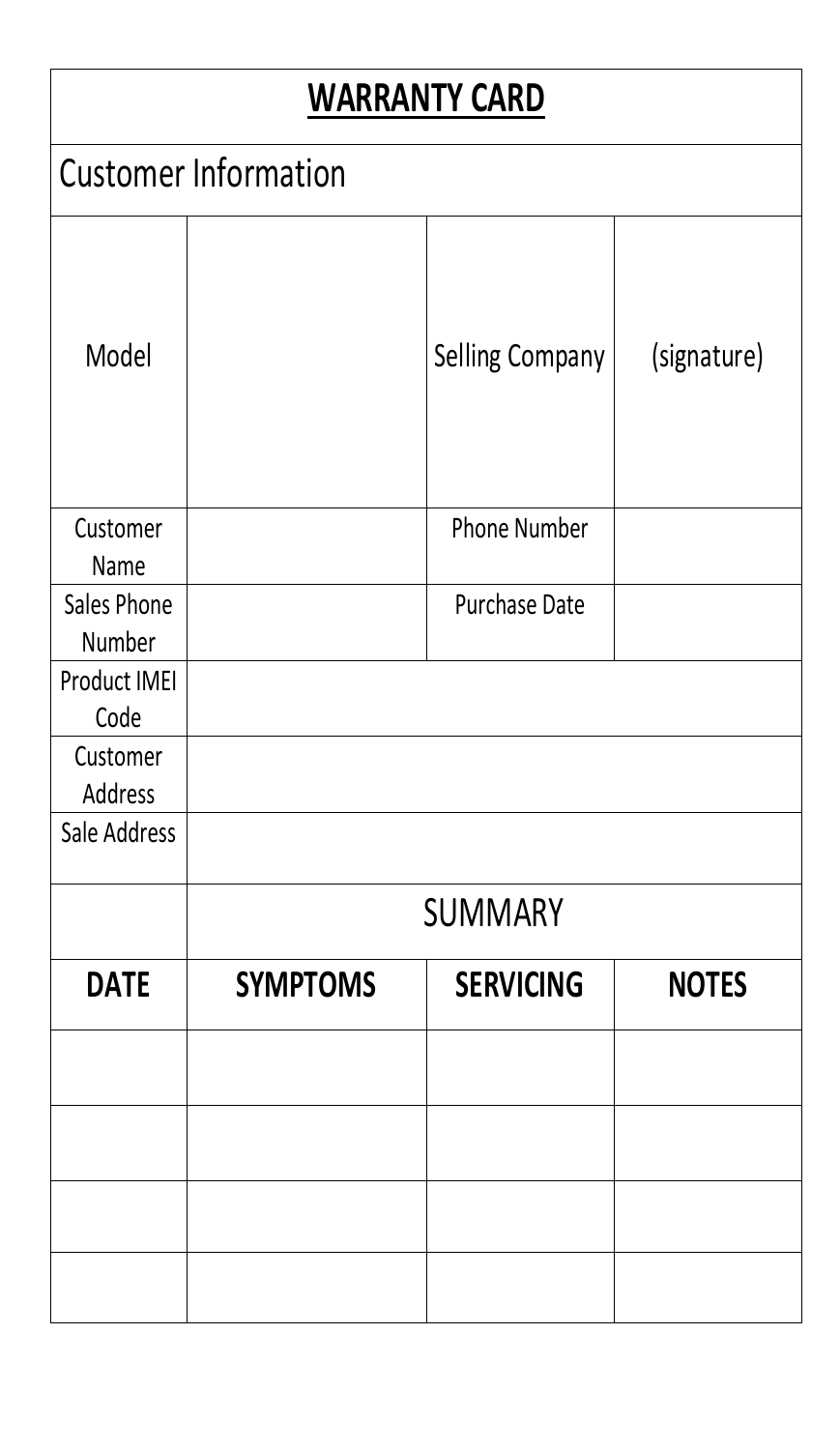

## **GUIA DE INICIACIÓN RÁPIDA**



## **SP4513/SP4523**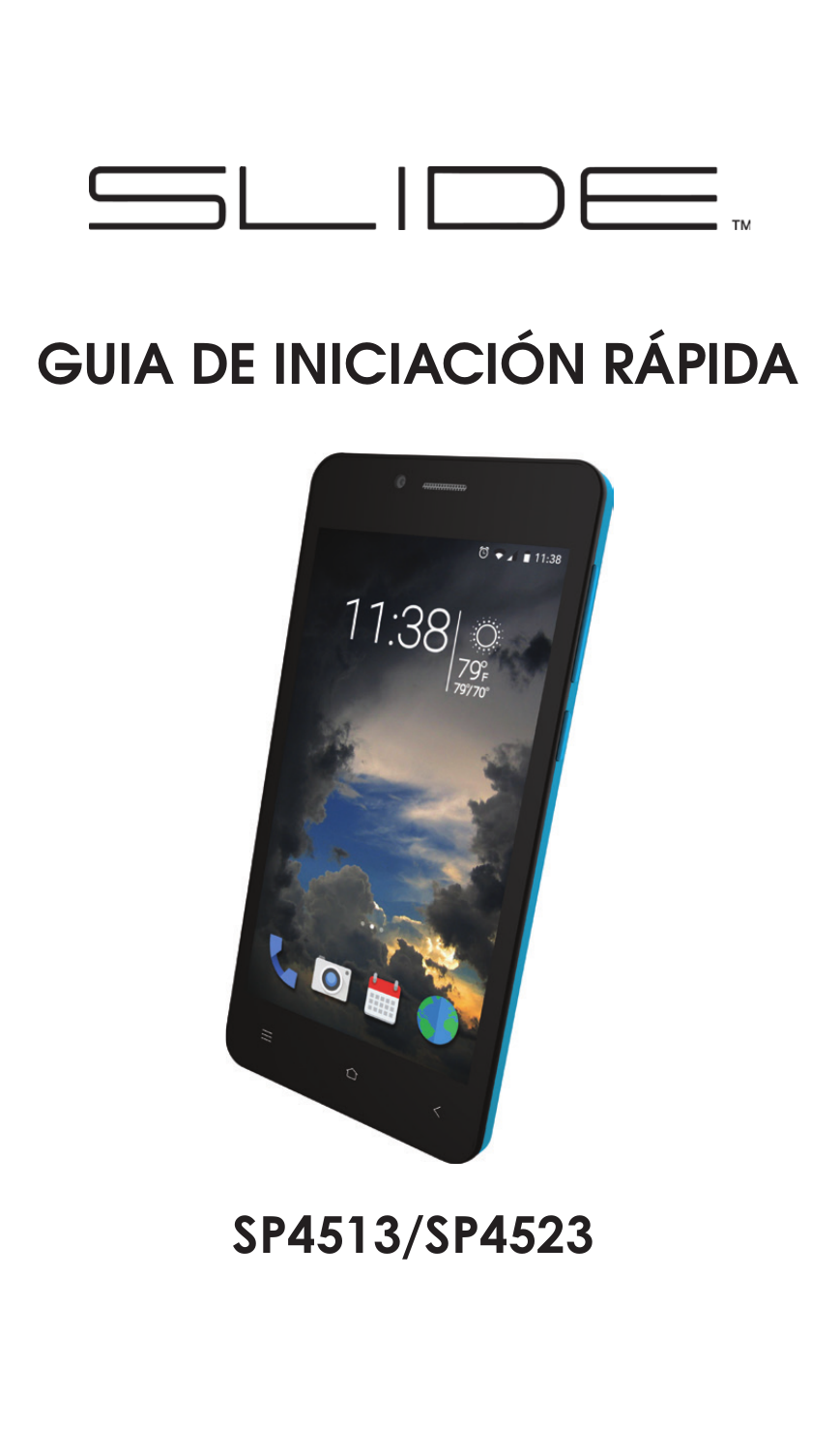### **Instalando la Tarjeta SIM/Memoria y Batería**

Asegúrese de que su teléfono está apagado y quite la tapa de atrás del teléfono para instalar o remplazar la batería, SIM, o tarjeta de memoria.

#### **Para Instalar la Tarjeta SIM:**

- Alinee la tarjeta SIM como se muestra en el diagrama dentro del teléfono.
- Cuidadosamente deslice la tarjeta SIM dentro del contenedor de tarieta.

#### **Para Instalar la Tarjeta de Memoria:**

- Alinee la tarjeta de Memoria como se muestra en el diagrama dentro del teléfono con las partes metálicas hacia abajo.
- Cuidadosamente deslice la Tarjeta de Memoria dentro del contenedor de tarieta.

#### **Para Instalar la Batería:**

- Alinee las partes de metal de la batería con las partes de metal del teléfono.
- Cuidadosamente presione la batería hacia abajo hasta que se ajuste en su lugar.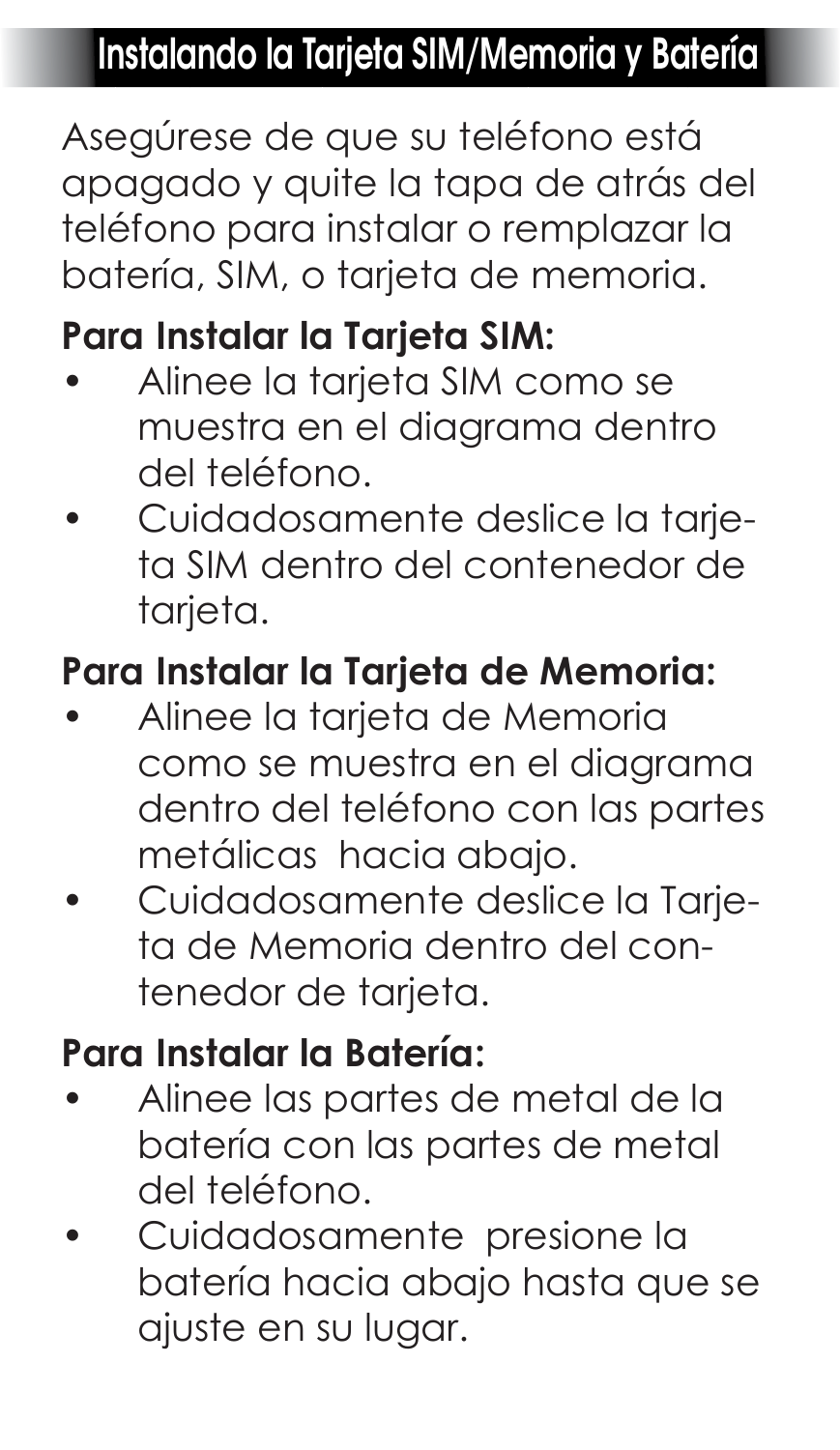#### **Encender y Desbloquear la Pantalla**



Presione y mantenga el botón de encendido del lateral del teléfono para poner en marcha el teléfono.

Una vez que el teléfono esté encendido, pulse el símbolo de desbloqueo del teléfono para usarlo.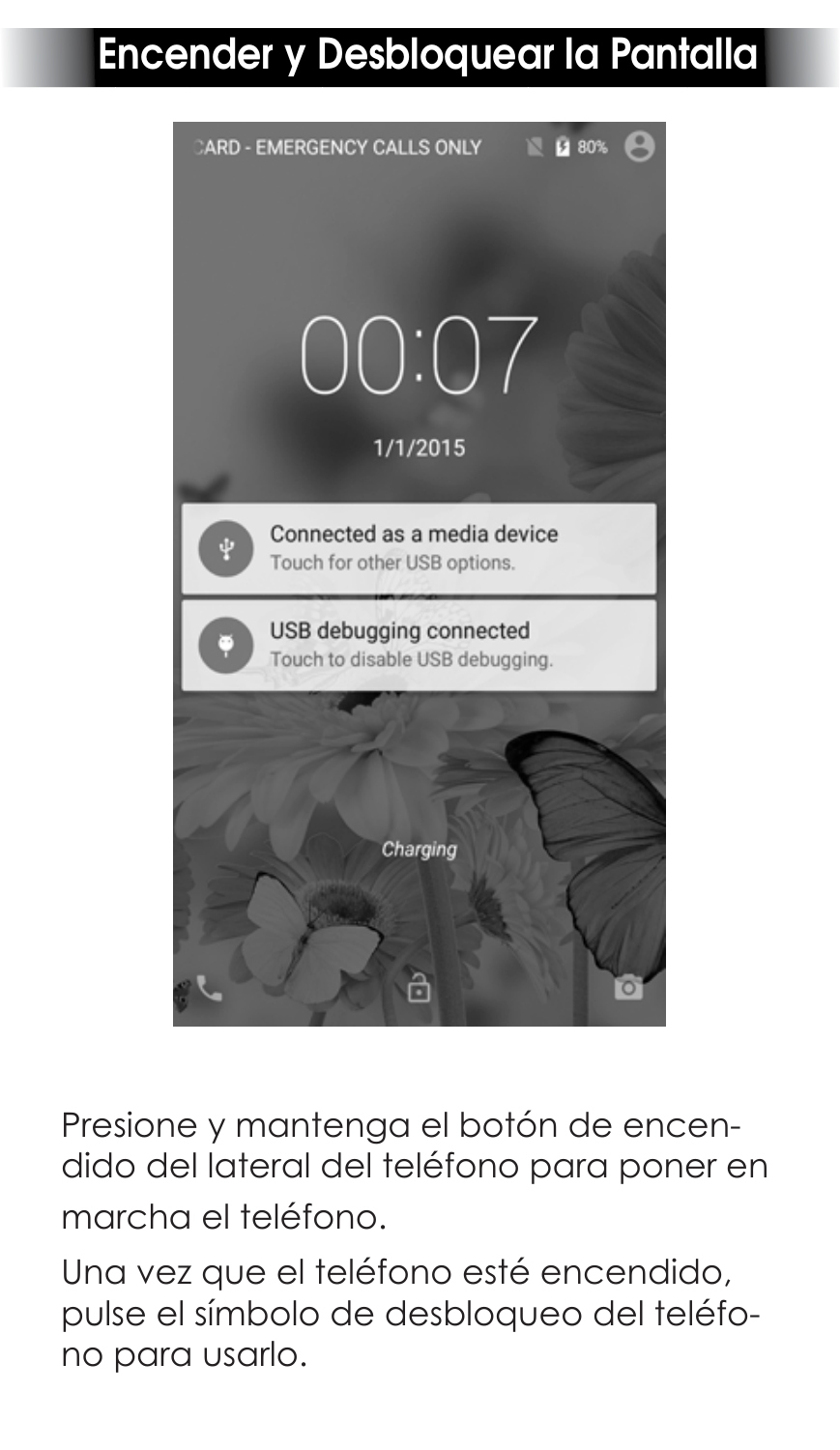#### **Ajustes de Escritorio**



Una vez en el escritorio, presione el icono para abrir la aplicación correspondiente, o pulse y mantenga para presionar el icono de re-arranque del ordenador. Para quitar un icono, presione y manténgalo hasta que ¨Quitar¨ aparezca, luego presione en ¨Quitar¨ para eliminar el icono (NOTA: ésto no desinstala la aplicación).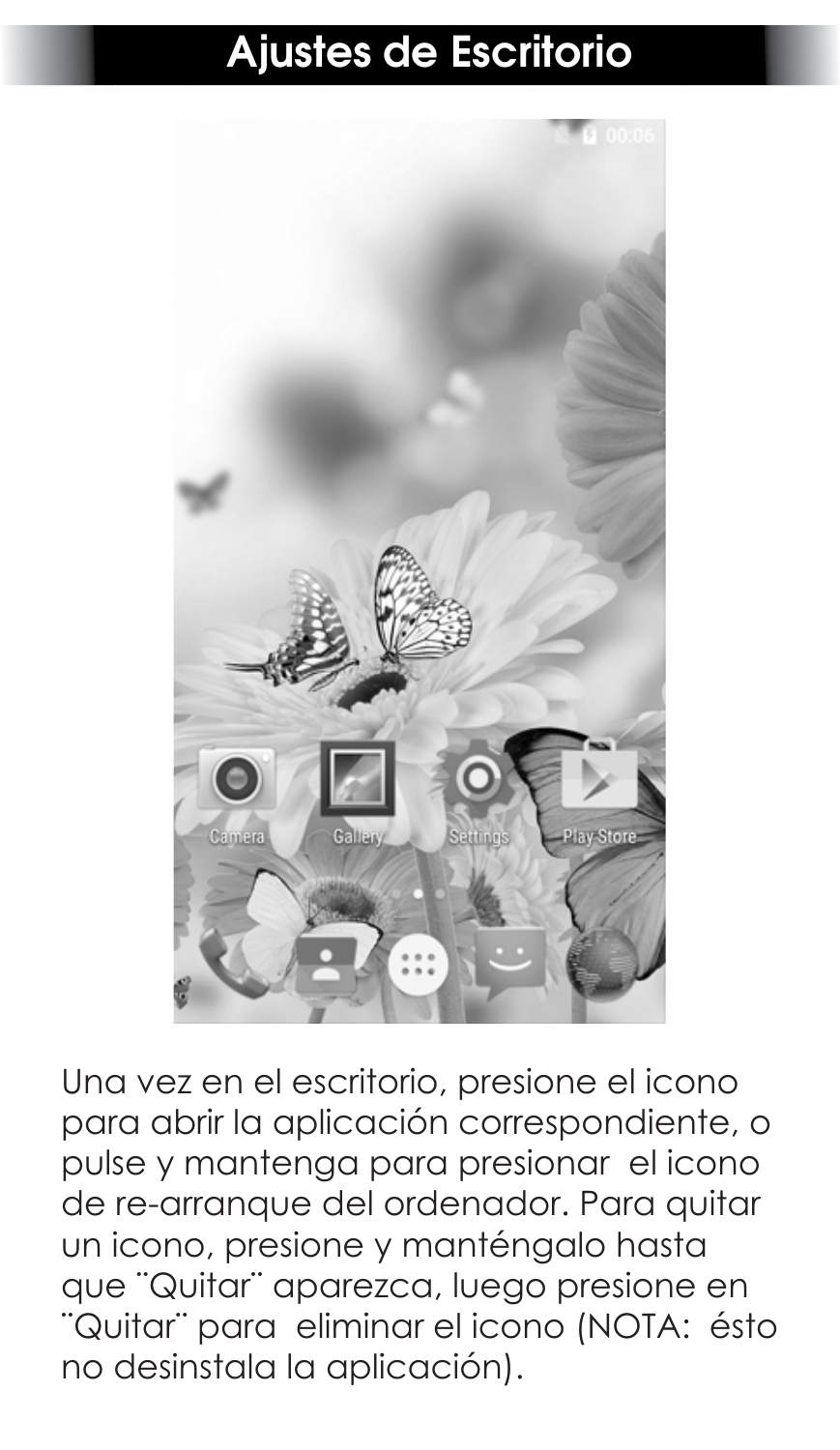## **Contactos**



Seleccione esta aplicación para añadir y editar contactos en su teléfono. Puede importar contactos desde una tarjeta SIM o Tarjeta de Memoria, sincronización con una cuenta de correo, o directamente añadir nuevos contactos.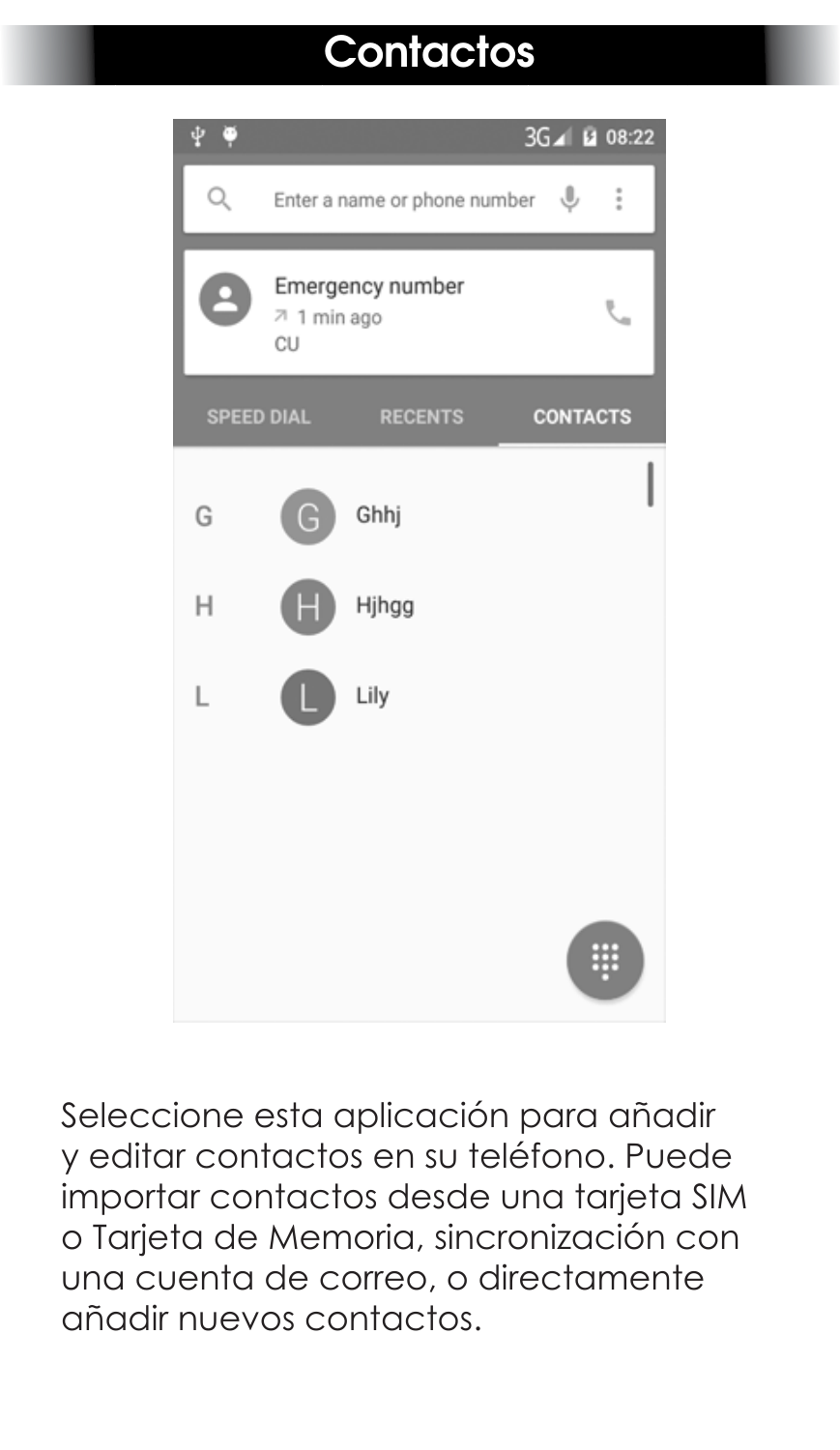## **Mensajería SMS**



Antes de enviar un mensaje SMS puede añadir uno o varios recibidores para el mensaje. Este teléfono permite enviar mensajes de texto, fotos, emoticonos, contactos, audio y video. Mensajes importantes pueden ser bloqueados o dirigidos pulsando y manteniendo SMS Mensaje.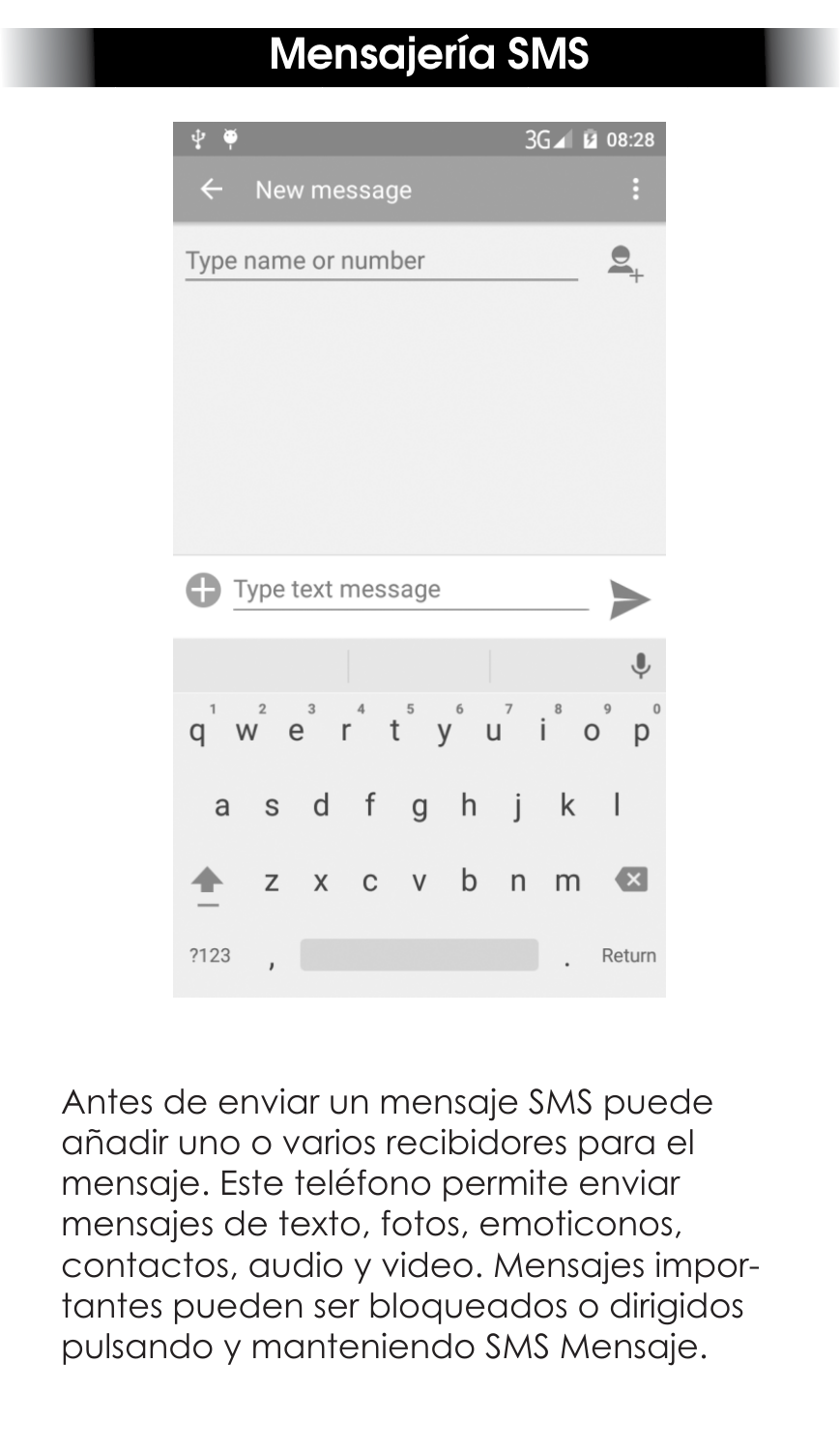## **Realizando Llamadas de Teléfono**

| $\frac{1}{2}$   |                 | 3G⊿ M 08:20 |           |
|-----------------|-----------------|-------------|-----------|
| $+2$            | Add to contacts |             |           |
|                 |                 |             |           |
|                 |                 |             |           |
|                 |                 |             |           |
|                 |                 |             |           |
|                 |                 |             |           |
| $\ddot{\dot{}}$ | 112             |             | $\bullet$ |
| 1               |                 | 3           |           |
| $\infty$        | 2               | DEF         |           |
| $\overline{4}$  | 5               | 6           |           |
| GHI             | <b>JKL</b>      | MNO         |           |
| 7               | 8               | g           |           |
| PQRS            | TUV             | <b>WXYZ</b> |           |
| $\star$         |                 | #           |           |
|                 |                 |             |           |
|                 |                 |             |           |

Una vez que la aplicación de teléfono esté abierta, use el número almohadilla para hacer llamadas o buscar contactos. Puede encontrar contactos por la primera letra, deletreo parcial, o deletreo completo de los nombres. Puede también buscar por número de teléfono. Las llamadas perdidas aparecerán en rojo en Llamadas.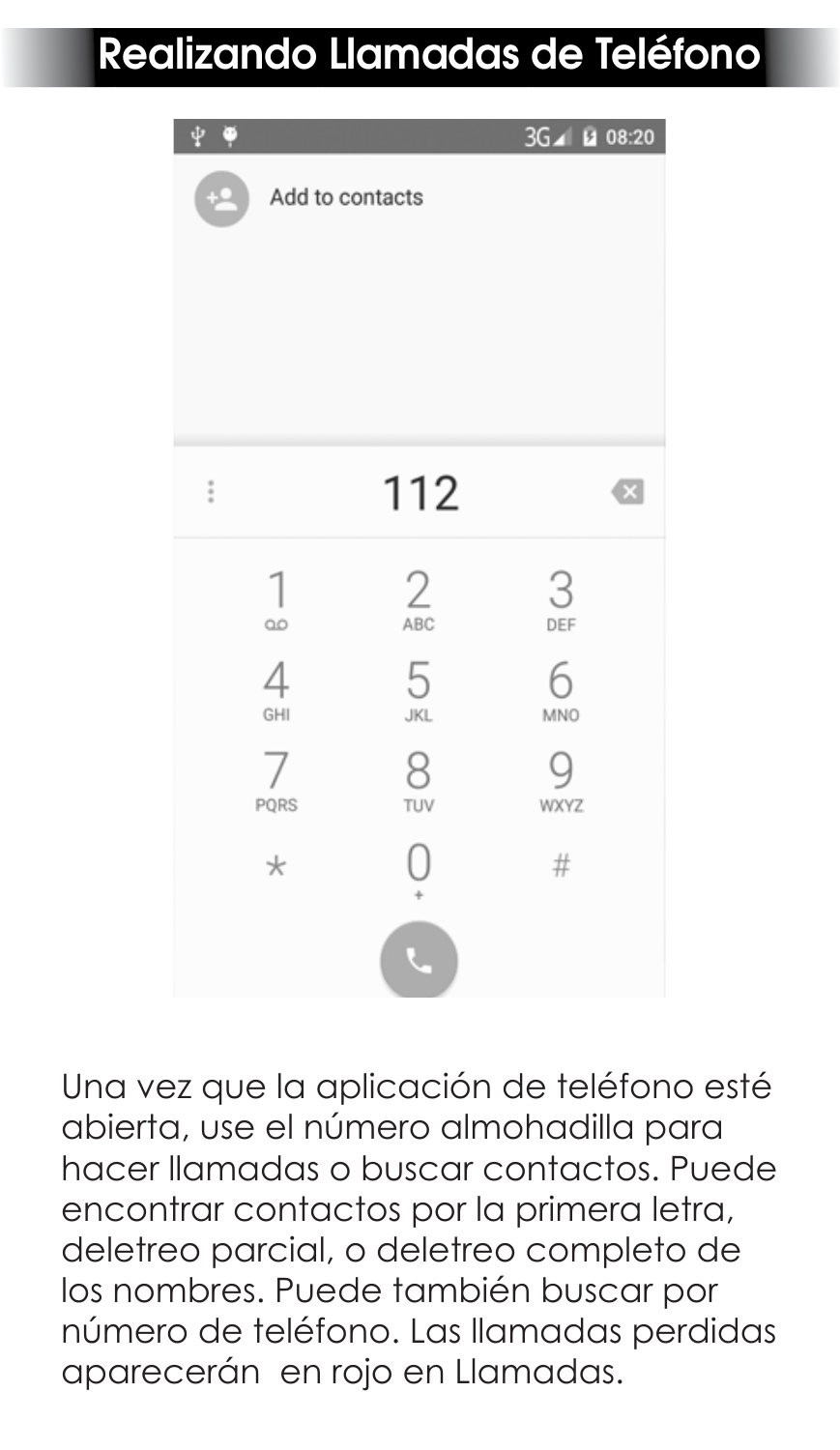#### **Fotos y Videos**

Abra la aplicación Cámara para tomar fotos y videos. Pulse el icono verde de la cámara para tomar una foto. Puede elegir entre Panorama y Foto seleccionando los iconos correspondientes en la parte superior izquierda y derecha de la pantalla.

Cambie a Modo Video pulsando el icono video de la pantalla. Cuando el icono esté verde, púlselo para empezar a grabar y púlselo de nuevo para terminar la grabación.

Para abrir y cerrar el zoom, pinche en la imagen usando los dos dedos. Puede además ajustar el flash y cambiar entre cámara frontal y cámara normal presionando los iconos localizados en la parte derecha de la pantalla. Pulse el icono de arranque para abrir el menú Ajustes de Cámara donde puede ajustar la calidad y el tamaño de la foto, color, efectos y otros ajustes.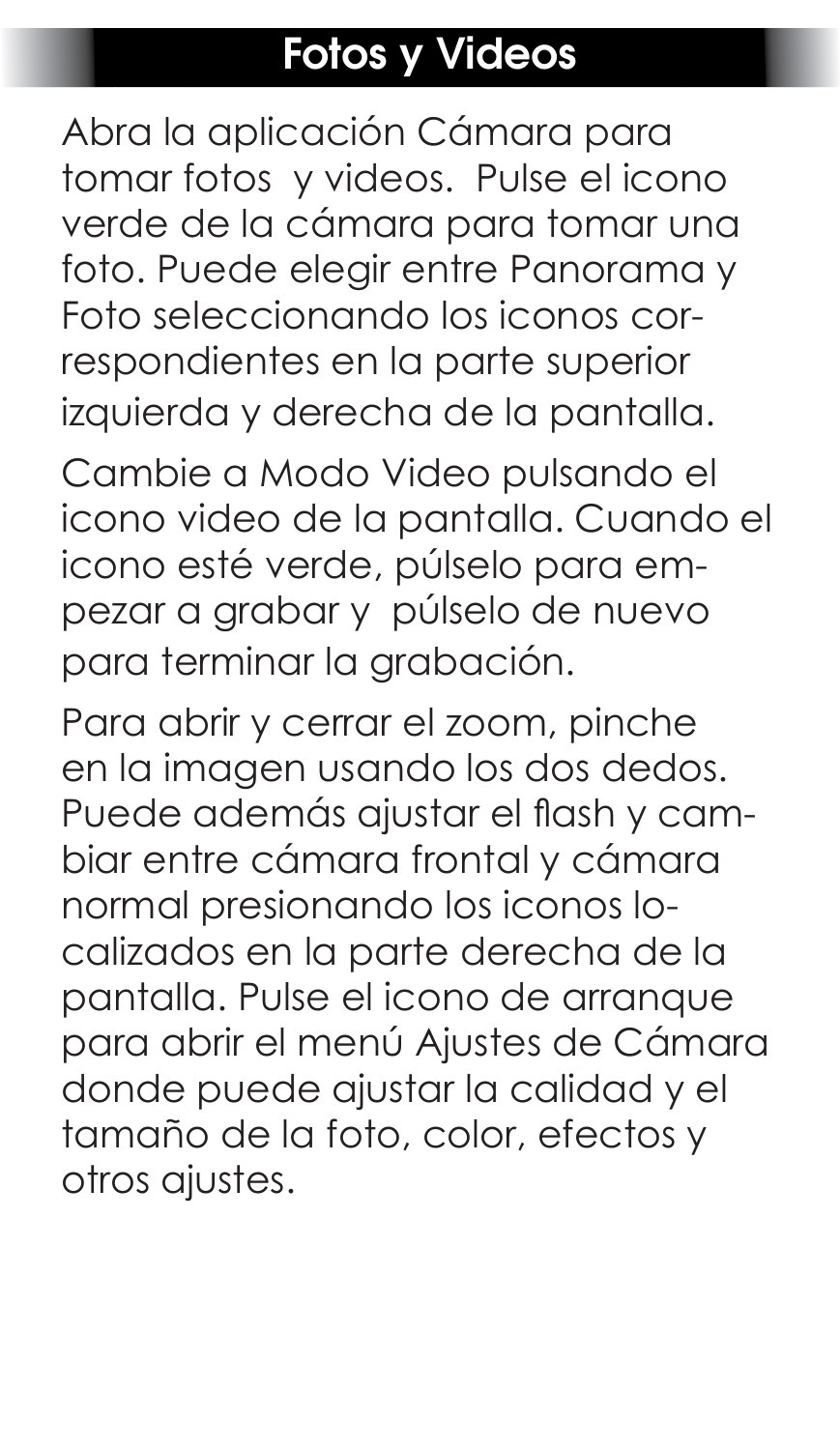#### **Email**

| <b>◎ ⊶ ♥ ⊿⊿ ■</b> 4:00 PM                     |  |
|-----------------------------------------------|--|
| Add your account                              |  |
| Google<br>Sign in to get the most out of your |  |
| device. 0                                     |  |
| Enter your email                              |  |
| Or create a new account                       |  |
|                                               |  |
| NEXT >                                        |  |

Cuando use su teléfono por primera vez, ajuste su cuenta de email en la aplicación Email. Esto le permitirá enviar y recibir emails en su teléfono. El teléfono le notificará cuando reciba nuevos emails.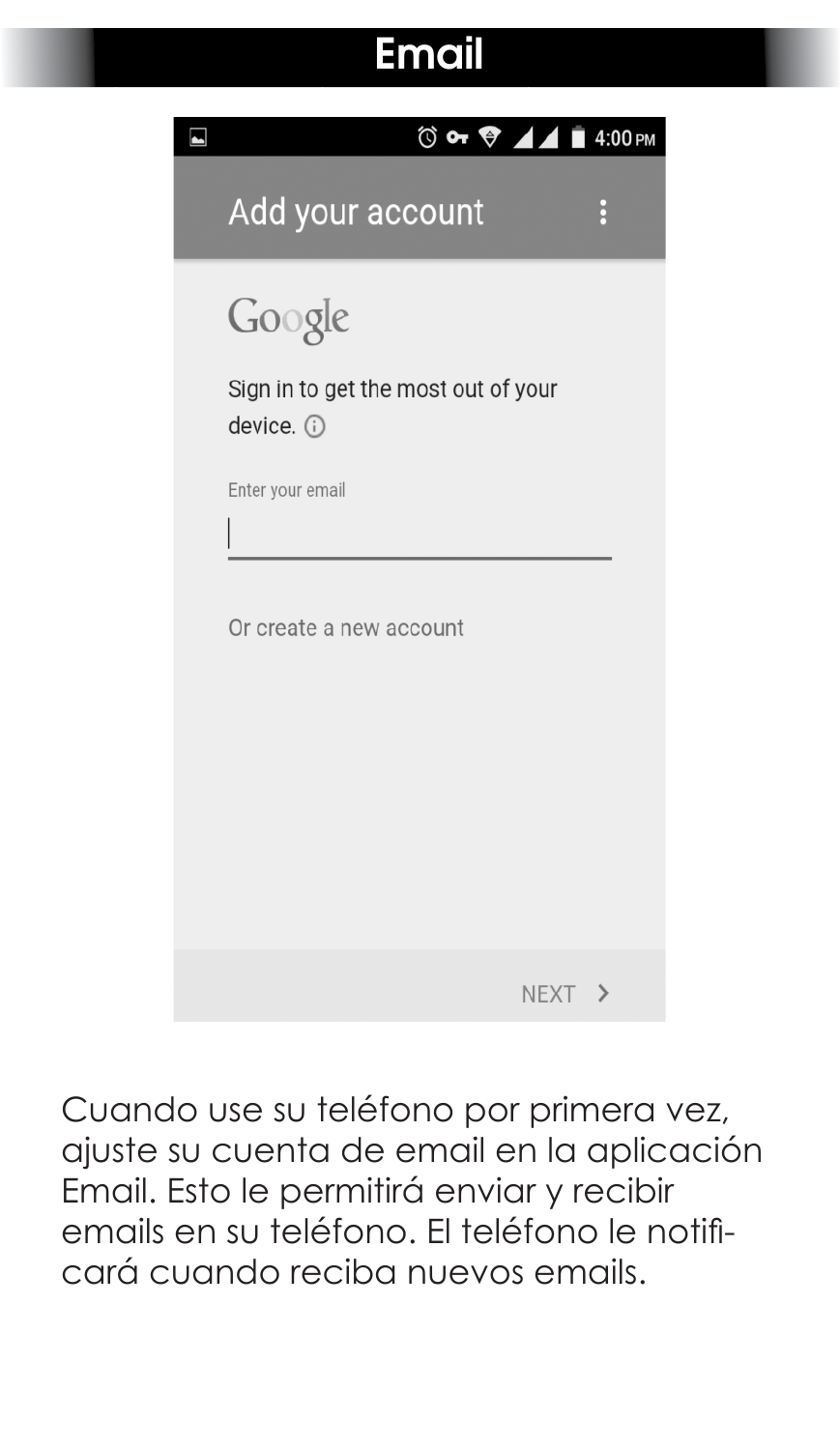#### **Panel de Notificación**



Use el Panel de Notificaciones para ver notificaciones por mensajes, calendarios y eventos. Puede además actualizar su conectividad de WIFI y Bluetooth a través de este panel.

Para abrir el Panel de Notificación simplemente deslice hacia abajo desde la parte superior de la pantalla. Mientras este panel esté abierto, puede además ajustar el brillo de la pantalla y seleccionar el Modo Avión Encendido o Apagado. Pulse el Botón Atrás del teléfono para salir del Panel de Notificación, o deslice desde el botón superior de la pantalla para cerrarlo.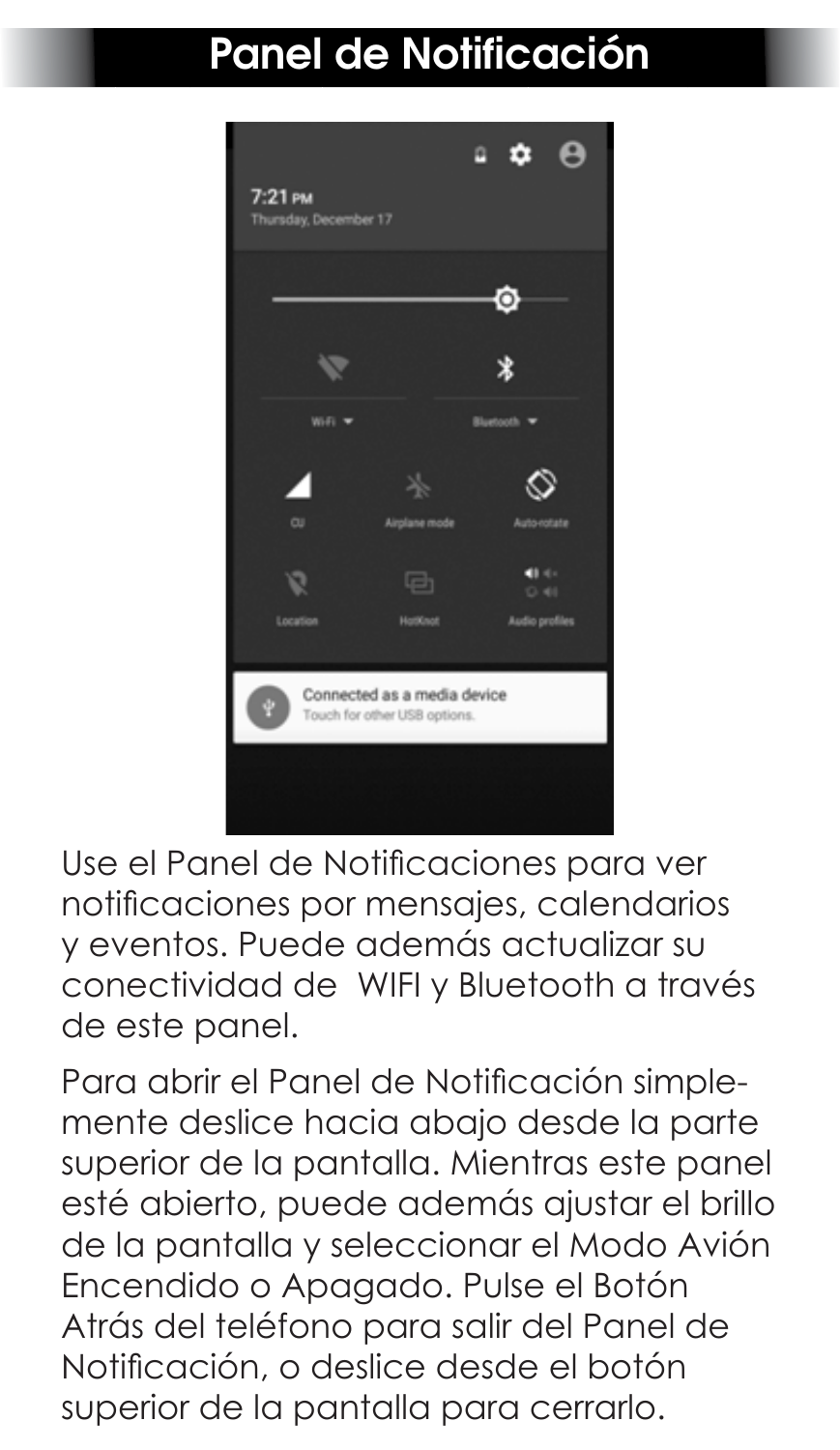## **Música**



Use la aplicación Música para reproducir canciones almacenadas en su teléfono. La música puede guardarse en su memoria interna. La aplicación Música agrupa canciones basadas en el Nombre, Artista, Álbum, o Lista de Reproducción.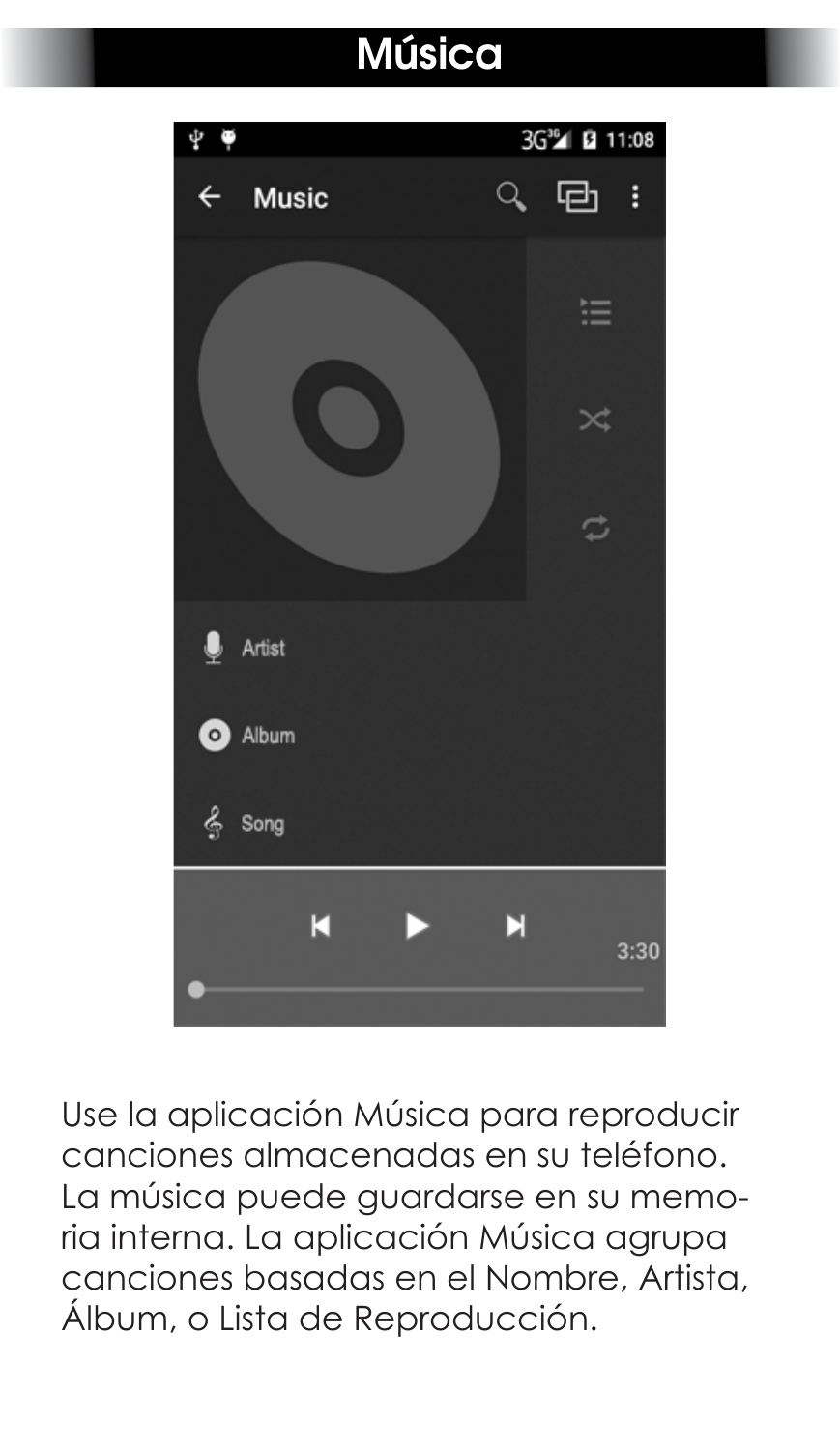## **Multi –Función Intercambiador**



Su teléfono tiene la operación Multi-Función, permitiendo cambiar entre diferente aplicaciones fácilmente. Para ver esta pantalla, presione y mantenga el botón Inicio. Desde aquí puede cambiar a un nuevo programa presionando la pantalla correspondiente. Para cerrar el programa, deslice la pantalla a la izquierda y para bloquear un programa, deslice la pantalla a la derecha.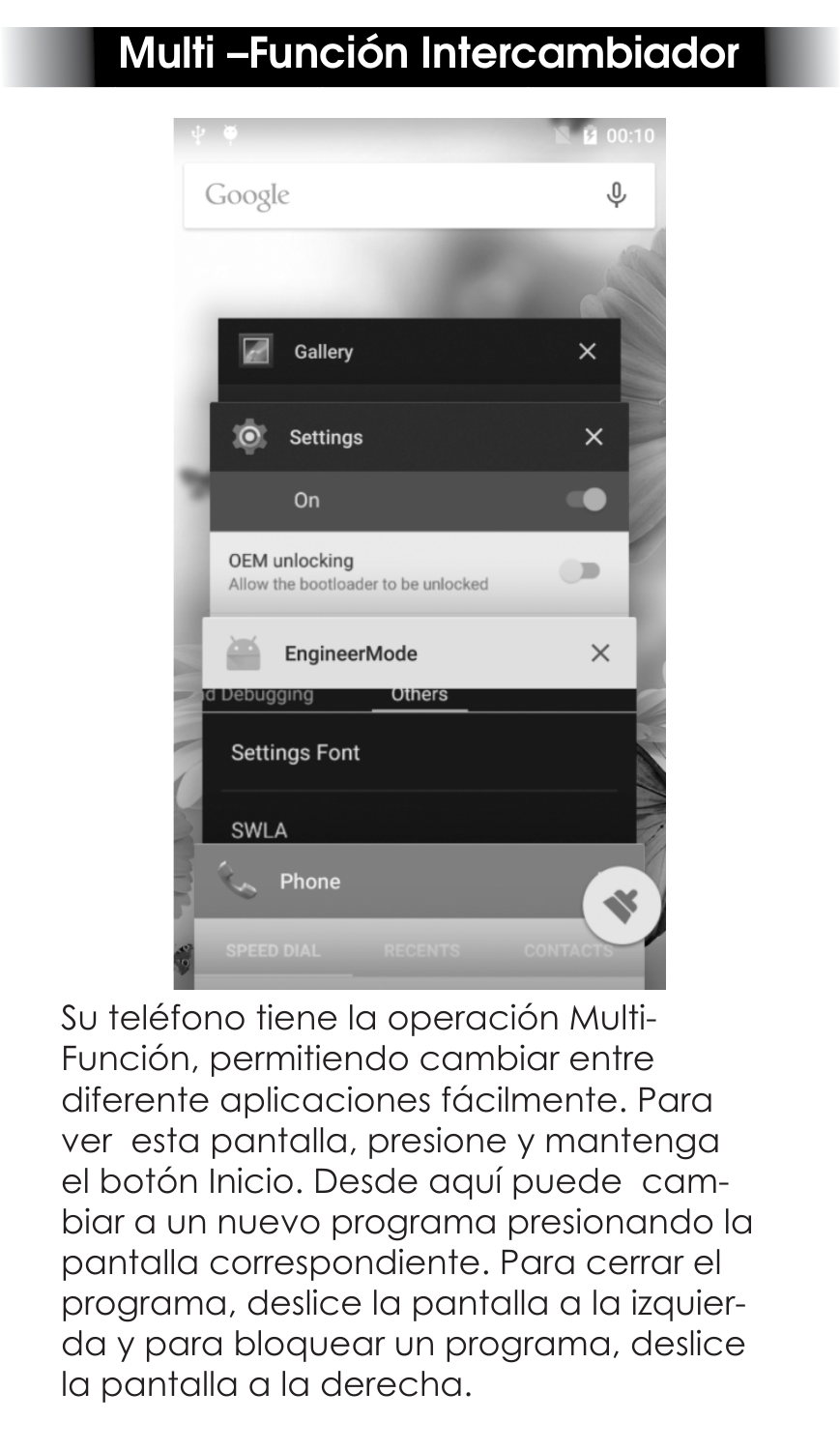## **Ayuda Instalar/Desinstalar**

|                                                         | 3G <sup>16</sup> 3 11:53 |  |  |  |
|---------------------------------------------------------|--------------------------|--|--|--|
| App info<br>$\leftarrow$                                |                          |  |  |  |
| WeChat<br>$\sum_{i=1}^{n}$<br>version 6.1.0.74_r1098891 |                          |  |  |  |
| <b>FORCE STOP</b>                                       | <b>UNINSTALL</b>         |  |  |  |
| Show notifications                                      |                          |  |  |  |
| <b>STORAGE</b>                                          |                          |  |  |  |
| Total                                                   | 68.20MB                  |  |  |  |
| App                                                     | 68.20MB                  |  |  |  |
| SD card app                                             | 0.00B                    |  |  |  |
| Data                                                    | 0.00B                    |  |  |  |
| SD card data                                            | 0.00B                    |  |  |  |
| <b>CLEAR DATA</b>                                       |                          |  |  |  |
| <b>MOVE TO SD CARD</b>                                  |                          |  |  |  |
| CACHE                                                   |                          |  |  |  |
| Cache                                                   | 0.00B                    |  |  |  |

Para ver el uso de la aplicación, forzar el detener aplicaciones, o instalar aplicaciones desde su teléfono, vaya a Aplicaciones y seleccione ¨Apps¨. Desde allí puede elegir desde las aplicaciones instaladas en el teléfono y consultar que permisos están permitidos, limpiar el caché y otras funciones importantes.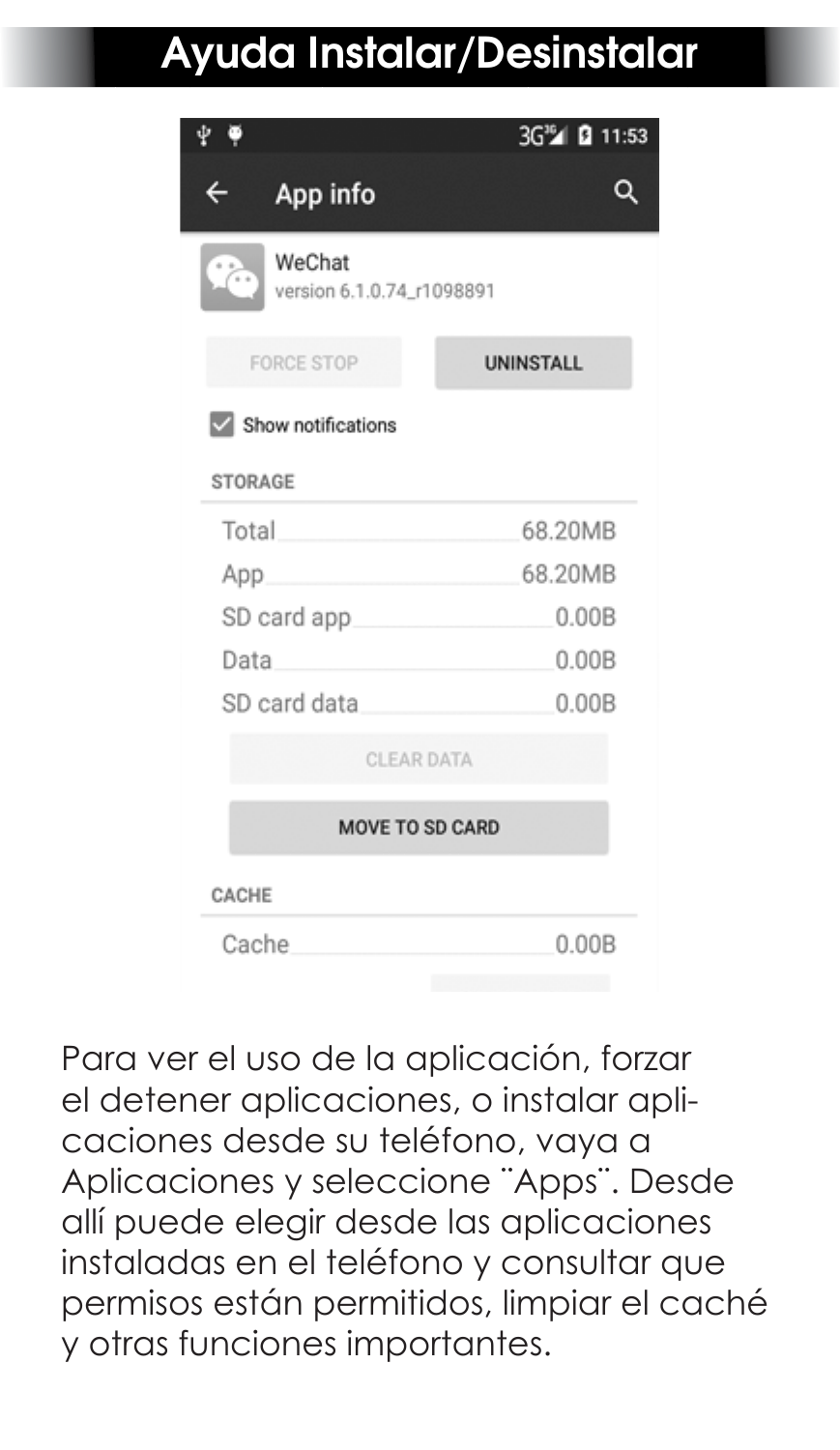#### **Otras Características**

**Internet:** Abra la aplicación Navegador para acceder a la función Internet del teléfono. El acceso a Internet requiere bien de uso de datos del teléfono o conexión WIFI.

**Linterna:** Abra la aplicación Linterna para usar su teléfono como linterna. Puede usar bien la luz de la cámara incluida, o convertir la pantalla de su teléfono en una larga luz de linterna.

**Explorador de Archivos:** En la Aplicación Menú abre Explorador de Archivo para ver los archivos guardados en su teléfono. Desde aquí puede consultar Audio, Imagen, Video, Documentos y carpetas de Aplicaciones transferidas desde Un PC o descargadas desde Internet.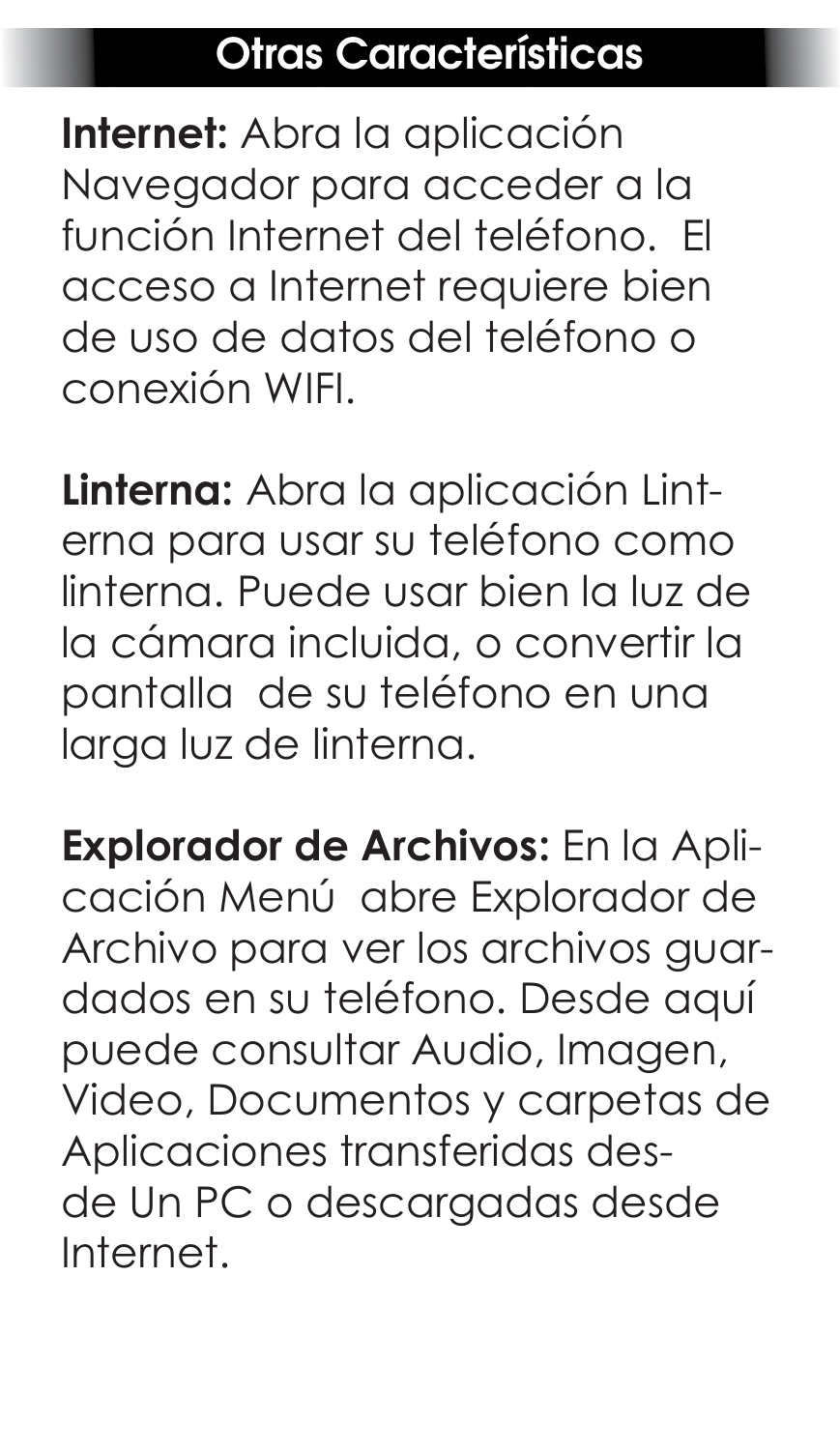## **Especificaciones**

| Modelo:                               | SP4513 / SP4523                                        |  |  |
|---------------------------------------|--------------------------------------------------------|--|--|
| Procesador:                           | <b>MTK / Cuatro Nucleos</b>                            |  |  |
| 2G Bands:                             | Cuatribanda<br>(850 / 900 / 1800 / 1900)               |  |  |
| <b>3G Bands:</b>                      | SP4513: 850 / 1900 / 2100<br>SP4523: 850 / 1700 / 1900 |  |  |
| RAM/ROM:                              | 512MB / 8GB                                            |  |  |
| SIM:                                  | Doble SIM                                              |  |  |
| Cámara:                               | 2.0MP (Selfie), 5.0MP (Principal)                      |  |  |
| Ranura para<br>tarjeta de<br>memoria: | Tarjeta Micro SD                                       |  |  |
| Pantalla:                             | 4.5"                                                   |  |  |
| <b>Batería:</b>                       | 1400mAh                                                |  |  |

## **Visítenos en www.slideusa.com o póngase en contacto con nosotros a través de support@slideusa.com**